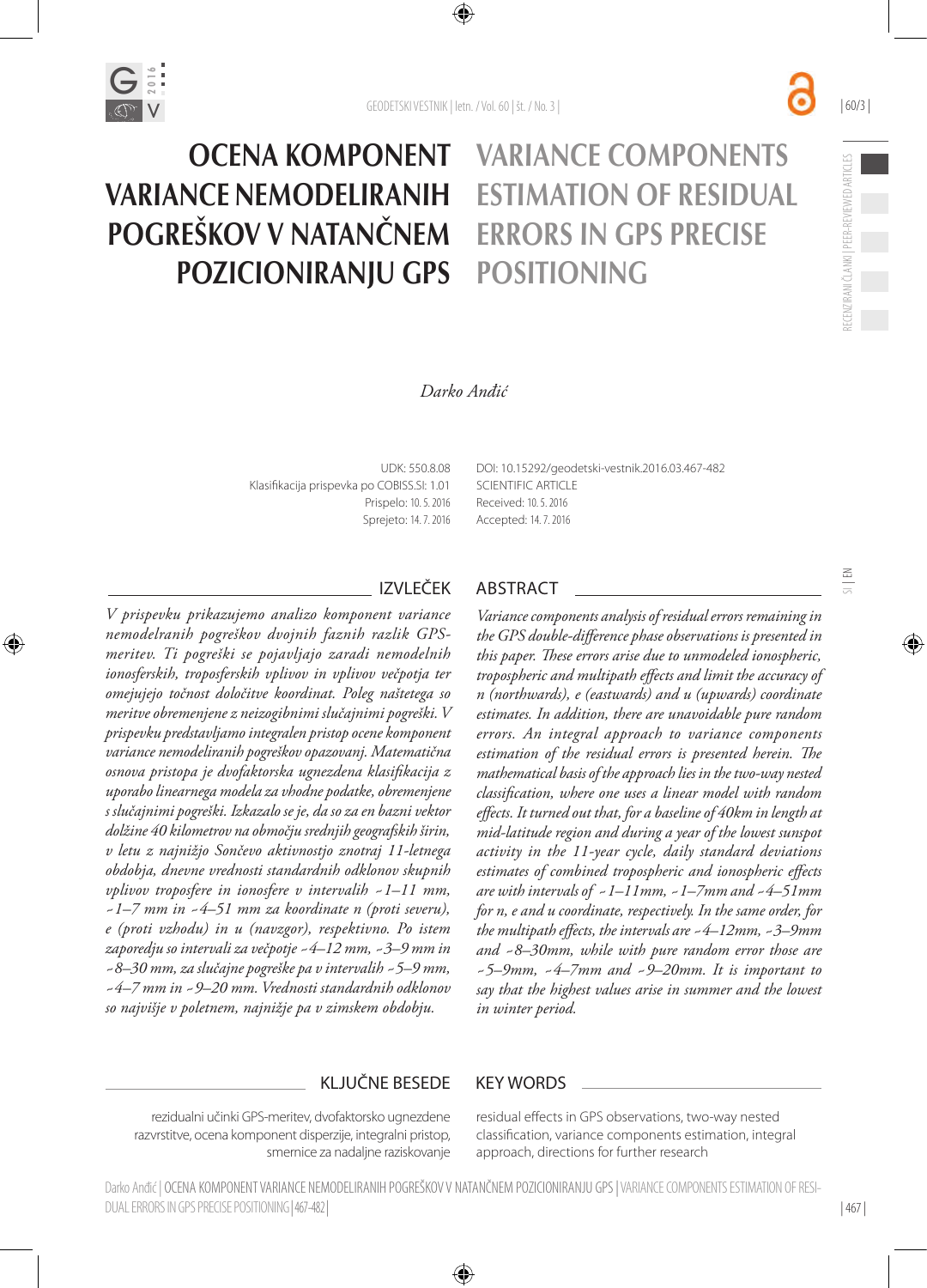RECENZIRANI ČLANKI | PEER-REVIEWED ARTICLES

RECENZIRANI ČLANKI | PEER-REVIEWED ARTICLES

## **1 INTRODUCTION**

The theoretical basis regarding mathematical models of GPS observations which are used in processing of those observations can be found in almost every publication considering GPS. Of importance for analysis in this paper is a residual part in the double-difference phase observations arising due to several unmodeled effects limiting accuracy of positioning. The residuals exist because of lack of knowledge of a representational mathematical model for their component effects with irregular behaviour in time. Namely, the time-variable residuals of errors stem from unmodeled errors due to signal multipath, as well as tropospheric and ionospheric refraction, are analysed herein (the characteristics of these three effects are shown in subsection 1.2). The fourth effect arises due to antenna phase center offset (APCO) and antenna phase center variations (APCV). Namely, the electrical antenna phase center varies with satellite elevation and azimuth, intensity of the satellite signal, and is also frequency dependent. So, each incoming signal has its own electrical antenna phase center. The APCO defines the difference between the geometrical point on the antenna denoted as antenna reference point (ARP) and the mean position of the electrical antenna phase center (MAPC). On the other side, the APCV arise due to differences between individual electrical antenna phase centers and the MAPC. Unmodeled errors due to antenna phase centre offset and variations which, otherwise, have the greatest impact on accuracy of the coordinate in vertical plane, will not be considered because in this paper one uses a GPS baseline of 40km in length with receivers and antennas of the same type at both its ends (see subsection 1.3), and when using antennas of the same type at short- and medium-distance baselines (<1000km), there is no need to introduce corrections, because in double-difference phase observation model the effects of antenna phase centre offsets and variations of both antennas will cancel out (*Kouba, 2009*; *El-Hattab, 2013*). Of

course, the cancellation is possible only if the receivers do not loose lock during the GPS observation session, in which case we have absence of cycle slips. Above mentioned residual effects, together with the unavoidable pure random errors (pure error), limit the accuracy of GPS positioning, i.e. the accuracy of three component relative coordinate estimates of the measured GPS baseline vector in a chosen reference system. For geodetic purposes, one often uses positions in north-south (coordinate *n*) and east-west direction (coordinate *e*) in the plane of the local coordinate system containing a point on the Earth surface where the reference GPS receiver is located. The plane is orthogonal to the ellipsoid (WGS84) normal in that point. The third coordinate (*u*) rep-

resents orthogonal distance (upwards) between the point with the second GPS receiver (on the other side of the baseline) to the local horizon (the plane defined by *n* and *e* coordinate axes) of the reference receiver position (*Leick*, *2004*).

Research in this paper aims to prove the possibility of using the two-way nested classification (sometimes also referred to as a hierarchical classification) linear model with random effects in variance components estimation of residuals arising due to the influence of multipath and combined influence of ionospheric and tropospheric refraction with simultaneous separation of the pure error variance estimate.

## **1.1 First results of the application of two-way nested classification in GPS positioning**

In his doctoral dissertation, which is in its final stage, under the supervision of prof. D.Blagojević, the author of this paper presents the results of variance components researching regarding above mentioned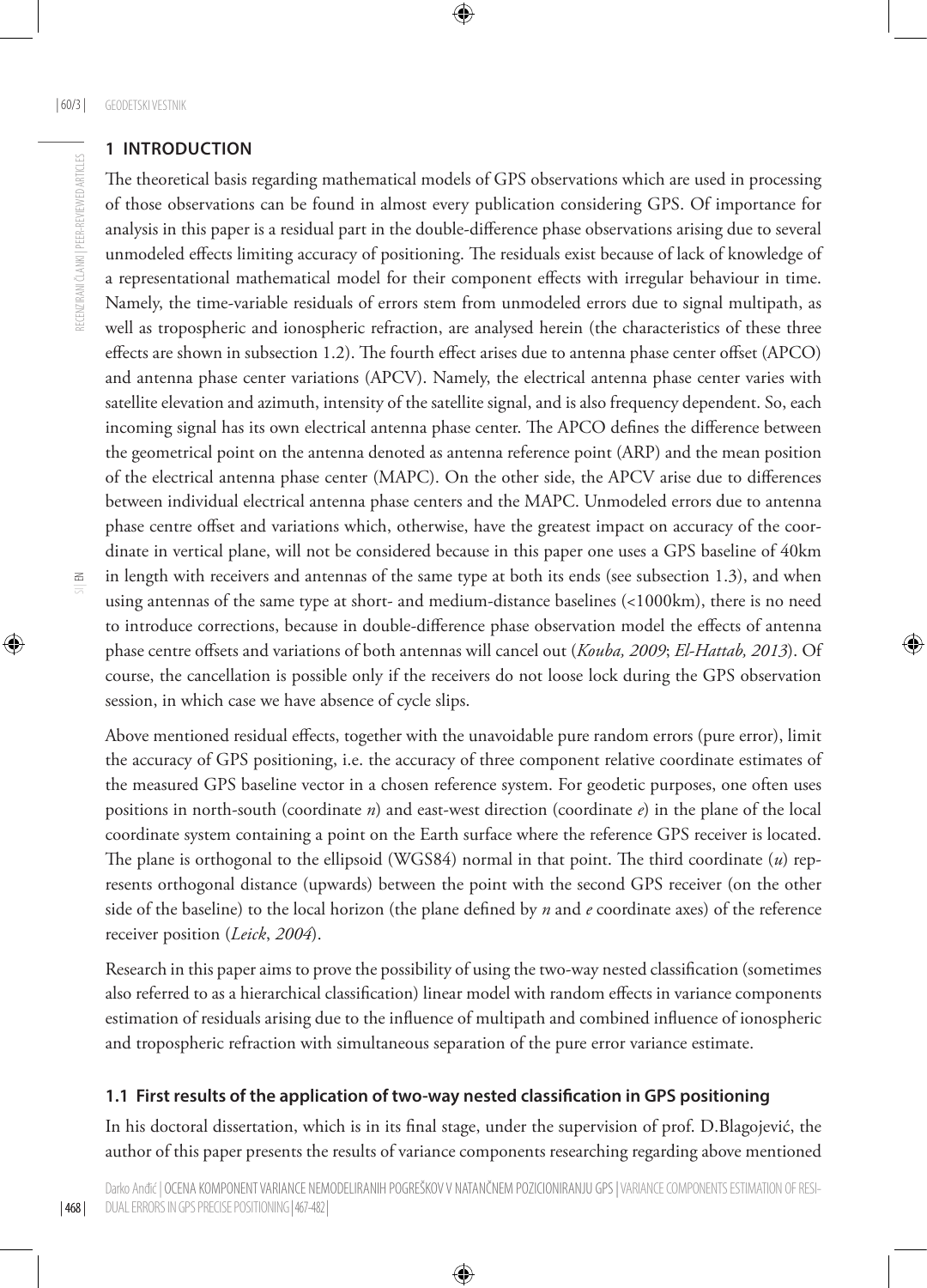RECENZIRANI ČLANKI | PEER-REVIEWED ARTICLES

RECENZIRANI ČLANKI | PEER-REVIEWED ARTICLES

 $\leq$ 

dominant residual effects and pure random effects in GPS double-difference phase observables, their mutual correlations and behaviour. The research has been conducted by using a common linear model with the two-way nested classification providing an integral consideration of all of these effects and until now there have been no papers about it. It is important to note that the idea for such a research came from prof. G.Perović. Guided by that idea, using mathematical formulas for two-way nested classification analysis with random effects (*Searle, 1971*) and testing hypotheses about influence of those effects (*Hald, 1957*), the author of this paper applied relational theory on relative GPS coordinates in his doctoral dissertation, whereby he greatly expanded analysis, and the results of a small part of the research, by which applicability of the mentioned idea is provided, have been cited in later published monograph (*Perović, 2015*). In this way, the results of integral variance components estimation for multipath, combined tropospheric and ionospheric refraction and pure random effects for a chosen GPS baseline have been published for the first time. In the monograph, actually, the PERG2FH method incorporating those results has also been presented for the first time. However, there is an essential difference between the source presentation and that in the monograph. The difference relates to the fact that the author of the dissertation, as mentioned before, analysed multipath effect among residuals, while the results for variance components he obtained have been presented by *Perović* (*2015*) as if they relate to quasi-stationary atmosphere blocks, whereby multipath effect has been rejected as if it does not exist.

In the dissertation, static GPS observations registered at each 30s over a period of four consecutive years (2008-2011) at two permanent stations of the (Montenegrin) MontePos network and eight EUREF permanent stations have been analysed. These stations were chosen so that they formed five GPS baselines with five different lengths, from 5.6km to 282km.

The behaviour of variance components estimates were separately analysed for daytime (when there was the strongest impact of ionosphere) and night (when the impact of ionosphere was reduced to a minimum), and the other relevant results were presented therein. Namely, the author has also dealt with a detailed research of the impact of outliers on the variance components estimates of residual and pure random components of the GPS station position error. Besides, the removal of the outliers has also been discussed as a part of this issue. The whole part of the research and most of the results obtained are planned to be presented in a particular paper dealing only with this issue. However, only a small part of the research is presented herein.

## **1.2 Main characteristics of the effects whose residuals are discussed in this paper**

## **Multipath**

Multipath is one of the most important error sources limiting GPS positioning accuracy and it is the most dominant when it comes to the baselines with smaller length. The phenomenon is conditioned by the receiver station environment characteristics. Due to periodic changes in the geometry of the positions of satellites, the influence of multipath changes with the same period, except in the case of the extraordinary, short-term circumstances. In order to discuss the two multipath components with completely different physical characteristics, the author presents the site dependent error. This error is composed of the errors coming from three effects, if the antenna setting instability error is omitted under the assumption of the high stability. So, in a simplified form it is written as  $\delta S = \delta PCV + \delta MP_{\text{near-field}} + \delta MP_{\text{far-field}}$  (*Wübbena*,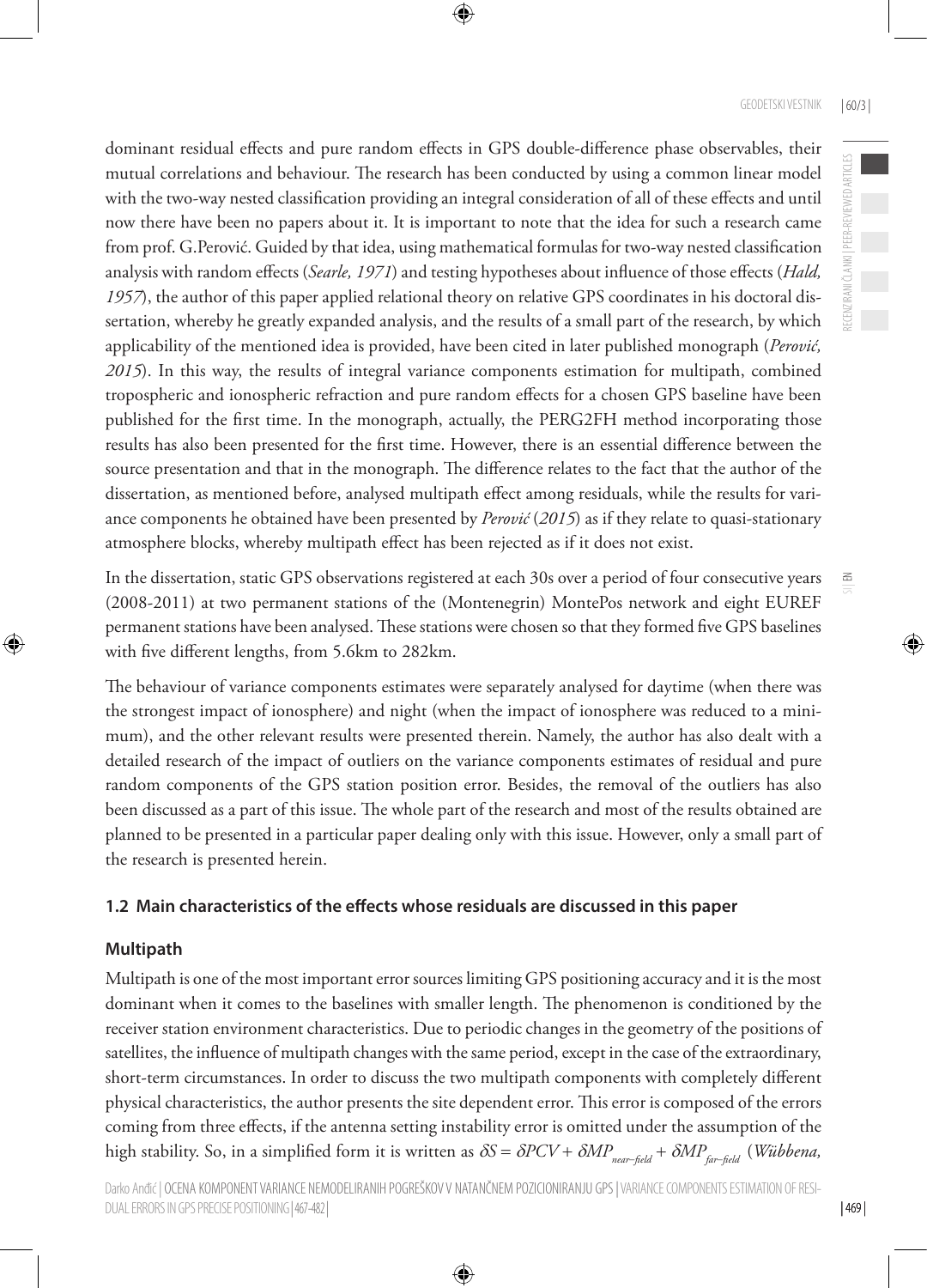*Schmitz and Boettcher, 2006*), where δ*PCV* is the error due to receiver antenna phase centre variations that depends on the satellite elevation angles and azimuths, while δ*MP*<sub>near−field</sub> and δ*MP*<sub>far−field</sub> are, respectively, errors due to antenna near-field and far field effects. Near-field effects are mainly caused by multipath interferences induced by reflectors located in the close vicinity of the antenna (e.g. surfaces of pillars or special adaptations where the antennas are mounted on (*Elósegui et al, 1995*)). These effects differ for various antenna types and setups and have a long-periodic (the periods of oscillation can reach several hours) behaviour with no zero mean characteristic and therefore cause a systematic error, especially in the coordinate height (*Wübbena, Schmitz and Boettcher, 2006*). These effects cancel out in doubledifference phase observations when using antennas of the same type on the both ends of baseline with similar environment characteristics of the two end receiver stations, but on such a distance that Earth's curvature has no effect on the, conditionally speaking, identical visibility of satellites on these stations at each epoch. On the other side, *far-field effects are systematic effects* arising due to multipath interferences in the presence of objects located further away from the antenna (glass surface of the surrounding buildings, trees, vehicles, other large reflective surfaces, etc.) *with zero mean characteristics* and have a short-periodic behaviour (*Wübbena, Schmitz and Boettcher, 2006*) with a typical period between 15min and 30min (*Seeber*, *2003*). Far-field effects can be averaged out by sufficient length of observation data. Residuals of these effects in double-difference phase observations have an irregular behaviour in time limiting the accuracy of GPS precise positioning.

| 470 |

The maximum value of multipath error in measured distance equals one quarter of the signal wavelength, therefore about 4.8cm for the observations on L1 frequency and 6.1cm for those on L2 frequency, while when using the L0 (Ionosphere-Free), LN (Narrow-Lane), LW (Wide-Lane) and LI (Geometry-Free) linear combinations of phase measurements, this error reaches, respectively, the values of 21.6, 5.4, 43.3 i 10.9cm (*Wildt*, *2006*).

About multipath and its impact on GPS measurements one can also read in some new publications, such as *Leick, Rapoport and Tatarnikov* (*2015*) and *Miller, Zhang and Spanias* (*2015*). Various authors researched specially the influence of multipath on the GPS position estimate. For example, *Fan and Ding*  (*2006*) discussed the impact of multipath on the positional accuracy at a baseline vector of 3m in length.

## **Ionospheric refraction**

This effect causes a systematic error, and it is reflected in the delay of the signal emitted by satellite, i.e. refraction of the same, which depends on the TEC (Total Electron Content) values observed along the signal path as well as on the frequency of the signal. It is well known that the basic periods of TEC values change are diurnal, 27-day, annual and 11-year. However, in the time series of registered TEC values one can observe a semidiurnal, tri-diurnal, semiannual and tri-annual period (*Asgari and Amiri-Simkooei, 2011*). These facts are of great importance for the stochastic consideration of ionospheric influence on the results of GPS precise positioning, especially on the estimates of coordinates.

The largest part, i.e. the first order ionospheric effect, is eliminated by using linear L0 (Ionosphere-Free) combination of GPS measurements on both frequencies, L1 and L2. This part is about 99% of the total ionospheric effect and, at low elevation angles of satellites as well as the presence of ionospheric maximum, causes the error in measured distance with the magnitude that reaches a value of about 150m (*Steigenberger,*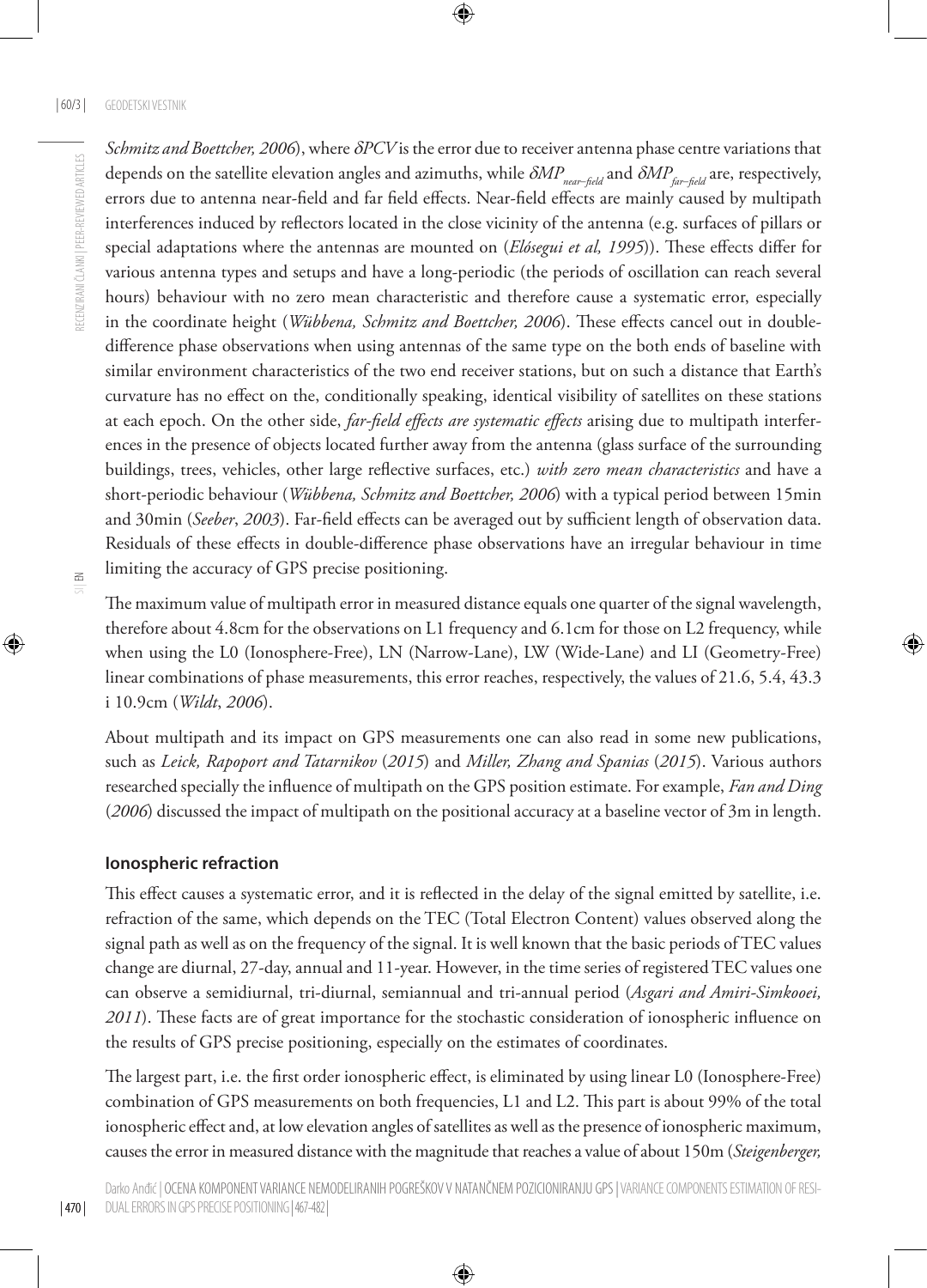*2009*). However, it remains an unmodeled part of ionospheric effects which is of the greatest importance for GPS precise positioning. It consists of the second and third order ionospheric effect. The relational residual effect remaining in double-difference phase observations has an irregular behaviour in time and limits the accuracy of GPS precise positioning. It is shown that ionospheric signal delay influenced by residuals of the second order may cause the error in measured distance of about 4cm for satellite elevation of 10º, while the error caused by residuals of the third order reaches a value of about 1-4mm (*Steigenberger, 2009*). Residual ionospheric effects can be significantly reduced by prolonging the session.

An incorrect estimate of TEC value has the effect of shortening the length of baseline vector. If minimal satellite elevation of 10º is adopted, at mid-latitudes, the error of TEC value estimate of 10 TECU (1 TECU = 1016 *electrons* / *m*<sup>2</sup> ) leads to shortening the length of baseline vector of 0.7ppm (*Santerre, 1989*).

So, for instance, for a baselines of 10km in length the shortening is 7mm, while for those of 100km we have a value of 7cm. Thus, the size of this error depends on solar activity and sudden ionospheric disturbances, as well as on latitude of the place where the receiver is located. The ionosphere is most active in a band extending up to approximately 20° on either side of the geomagnetic equator. In this region, small-scale ionospheric disturbances, i.e. scintillations, mainly occur. The same phenomenon is also present at the high-latitude regions close to the poles (auroral regions). Scintillations are defined as rapid, short-term variations in the amplitude and phase of radio signals travelling through the ionosphere.

For an insight into current research related to aforementioned ionosphere residual effects, a reader is referred to *Fritsche et al.* (*2005*) and *Hoque and Jakowski* (*2008*).

#### **Tropospheric refraction**

Apart from ionospheric effects, tropospheric refraction is also dominant and causes a systematic error that may be divided into relative and absolute components. *Relative component* is caused by relative troposheric error that arises at one endpoint with respect to another endpoint of baseline. This component is manifested through the error of station height,  $\Delta h = \Delta T_r^0$  / sin $\alpha_{\min}$  (following *Beutler et al*, *1988*), where  $\alpha_{\min}$  is the minimal elevation angle at which the satellite can be seen from the station, and  $\Delta T_r^0$  is the relative tropospheric error. So, for example, for  $\Delta T_r^0 = 1$  mm and  $\alpha_{\min} = 10^{\circ}$ , we have station height estimate error of 5.8mm.

*Absolute component* arises due to error under the influence of tropospheric refraction, whereby an identical meteorological conditions are assumed at both ends of the baseline, and is reflected in scale error of the baseline length,  $\Delta l / l = \Delta T_a^0 / R_E \sin \alpha_{\min}$  (following *Beutler et al, 1988*), wherein *l* and  $\Delta l$  are, respectively, the baseline length and the error in baseline length, due to absolute tropospheric error  $\Delta T_a^0,$ while  $R_E \approx 6371 \text{km}$  is the Earth's mean radius. Then, based on this formula, if e.g.  $\Delta T_a^0 = 50 \text{mm}$  and  $\alpha_{\min}$  =10°, we have a scale error of 45ppb (parts per billion). Thus, for  $l = 100$ km the error in baseline length of 4.5mm is obtained.

Tropospheric refraction effects are particularly expressed at long baselines, because on their ends exist different atmospheric conditions. Besides, these effects are of great importance at large altitude differences between the endpoints of the baseline. After the application of a model for atmospheric correction (e.g. Saastamoinen model), an unmodeled residual part remains in double-difference phase observations  $\leq$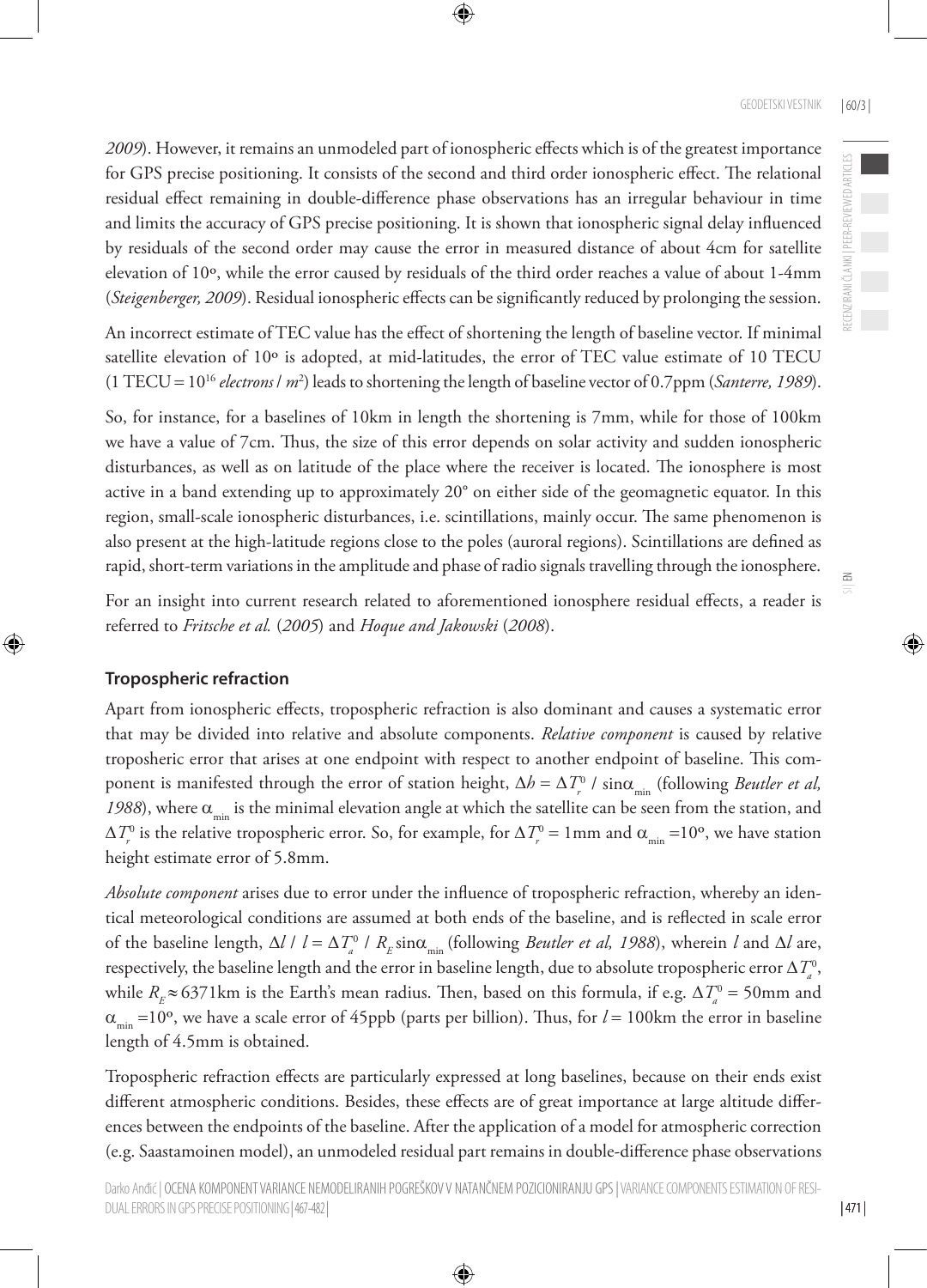$\Xi$ 

and, in addition to ionospheric residuals, makes it difficult to resolve phase ambiguities and thus limits the accuracy of GPS precise positioning. The residual is also irregular in time and, as it is the case with ionospheric residual, can be reduced by prolonging the session. Tropospheric refraction usually does not change rapidly with time and is, thus, considerably reduced on the triple-difference level.

When it comes to researching models which are related to the corrections for tropospheric effects, it is important to mention earlier works such as *Hopfield* (*1969*) and *Saastamoinen* (*1972*), and, of the more recent works, e.g. *Satirapod and Chalermwattanachai* (*2005*) and *Wielgosz et al.* (*2011*) may be cited. Some of the publications where the authors have researched the behaviour of tropospheric residuals are *Musa* (*2007*) and *Ibrahim and El-Rabbany* (*2007*).

## **1.3 Characteristics of GPS baseline chosen for analysis**

For the variance components analysis of aforementioned residuals in this paper, a daily GPS static measurements registered at each 30s during the period of the year 2008 at two of nine GPS permanent stations in MontePos (Montenegrin) network are used. One of the stations is located in Podgorica and the other is in Bar (Figure 1). At both stations, a high antenna setting stability is established, and the length of the baseline between them is 40km. So, it is a medium-distance baseline. Besides, an altitude difference of about 38m exists between the endpoints of the baseline. Both stations are equipped with Leica GRX1200 receivers and Leica AT504 Choke-Ring/Radome antennas which have the same orientation. This type of receiver provides tracking performances with strong signals and low noise, even for satellites on low elevations and in difficult conditions, with an optimal reduction of multipath and resistance to interference. In addition, the mentioned antenna type meets the requirements of Dorne-Margolin T (D/M\_T) L1/L2 microstrip antenna, JPL design ([http://www.nekretnine.co.me/me/Djelatnosti5.asp\)](http://www.nekretnine.co.me/me/Djelatnosti5.asp).



Figure 1: MontePos permanent GPS stations in Podgorica (left) and Bar (right)

| 472 | Darko Andić | OCENA KOMPONENT VARIANCE NEMODELIRANIH POGREŠKOV V NATANČNEM POZICIONIRANJU GPS | VARIANCE COMPONENTS ESTIMATION OF RESI-DUAL ERRORS IN GPS PRECISE POSITIONING| 467-482|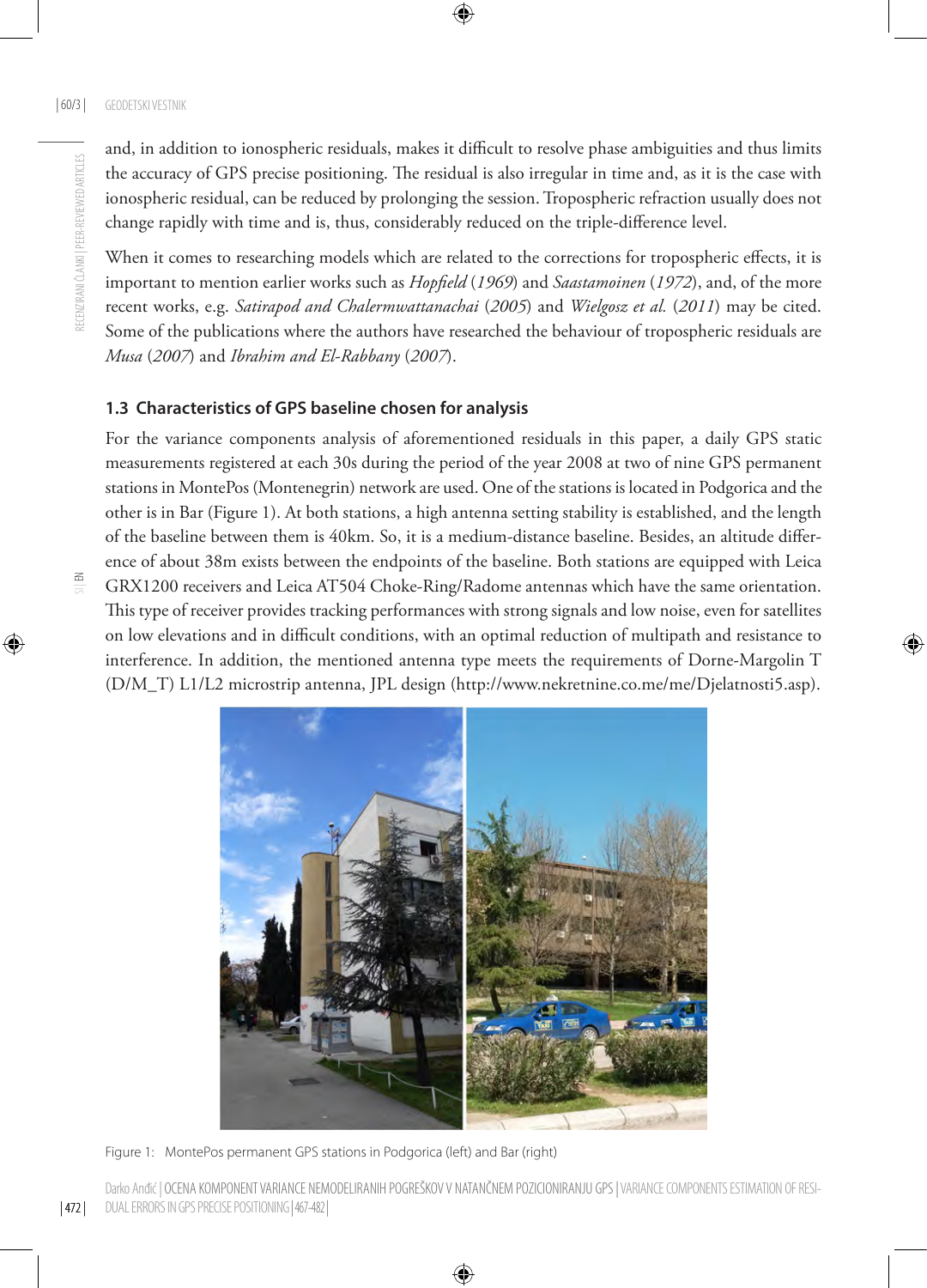$\Xi$ 

In post-processing of GPS measurements, MontePos station in Bar was used as the fixed baseline station, so all of the effects for analysis have been contained in the resulting fixed solutions for relative coordinates *n*, *e* and *u* which are used as input data for the variance components calculations. The year 2008 was chosen because the same is related to minimal sunspot activities within the respective well-known 11-year period, when there were no increased ionospheric influences which would make it difficult to resolve phase ambiguities in the post-processing.

Trimble Total Control v2.7 software was used herein. Before the post-processing, the following settings in the software were previously done: Processing Interval – 30s; Preference – Prefer P Code; Elevation Cutoff – 10°; Orbit Type – Precise; Frequency – Lc (for baselines longer than 5km); Antenna Model – US NGS ant\_info.003; Tropospheric Model – Saastamoinen; Meteorological Model – MSIS; Processing Mode – OTF (as an auxiliary mode for phase ambiguities resolving for each epoch). In addition, in the software Processing Options the Filter for solutions was set to always choose the Best Solution among the solutions obtained from the available linear combinations of the measurements, L0 (Ionosphere-Free), LN (Narrow-Lane) and LW (Wide-Lane).

## **2 METHODS**

In this paper, in addition to the theory based on the two-factor hierarchical classification with random effects which was presented by *Searle* (*1971*) and *Hald* (*1957*), the idea of PERG2FH method is used (*Perović, 2015*), but with some modifications (explanation in footnote 1). Due to the limited scope of this paper, the author briefly presents a linear model which the method is based on, but all of the used formulas have been included. For details, the reader is referred to the monograph (*Perović, 2015*), where the mathematical apparatus presented by *Searle* (*1971*) and *Hald* (*1957*) was skillfully and concisely given. The author of the monograph also gave a certain scientific contribution for the case of unbalanced data that occurs in the two-factor hierarchical classification issue. In sense of what has been mentioned before, research in this paper is based on **linear two-factor model of hierarchical classification with random effects**, with a different number of measurements per groups (*Searle, 1971*):

$$
Y_{ijk} = \mu + \alpha_i + \beta_{ij} + \varepsilon_{ijk}; \quad i = 1, 2, ..., a, \quad j = 1, 2, ..., b_i, \quad k = 1, 2, ..., n_{ij}, \tag{1}
$$

with:

$$
N_i = \sum_{j=1}^{b_i} n_{ij} = n_i, \ B = \sum_{i=1}^{a} b_i = b, \ N = \sum_{i=1}^{a} \sum_{j=1}^{b_i} n_{ij}; \ n_{ij} \ge 2, \ b_i \ge 2, \ a \ge 2. \tag{2}
$$

In accordance to discussion in this paper, we have the following notations in (1):  $Y_{ijk}$  – *the fixed solution for the relative coordinate n*, *e* or *u* (*measurement*),  $\mu$  – *a* general mean,  $\alpha$ <sub>*i*</sub> – the combined random effect *oftropospheric and ionospheric refraction*, β*ij* – *the random effect of signal multipath* **<sup>1</sup>** (nested within α*<sup>i</sup>* ) and ε*ijk* – *the pure random error*, or, shortened *"pure" error* (nested within β*ij*).

In this paper, because of the large number of measurements, it may be considered that  $\mu$  equals "true value" of the measurement  $Y_{\mu\nu}$ , denoted by  $A_{\nu}$ , which leads to the fact that the constant systematic error (fixed parameter denoted by  $\delta$ ) in the model (1) can be written as  $\delta = \mu - A_v = 0$ . Thus, instead of the

*<sup>1</sup> Perović (2015) has conected this effect to quasi-stationary atmospheric blocks*

Darko Anđić | OCENA KOMPONENT VARIANCE NEMODELIRANIH POGREŠKOV V NATANČNEM POZICIONIRANJU GPS | VARIANCE COMPONENTS ESTIMATION OF RESI-DUAL ERRORS IN GPS PRECISE POSITIONING| 467-482|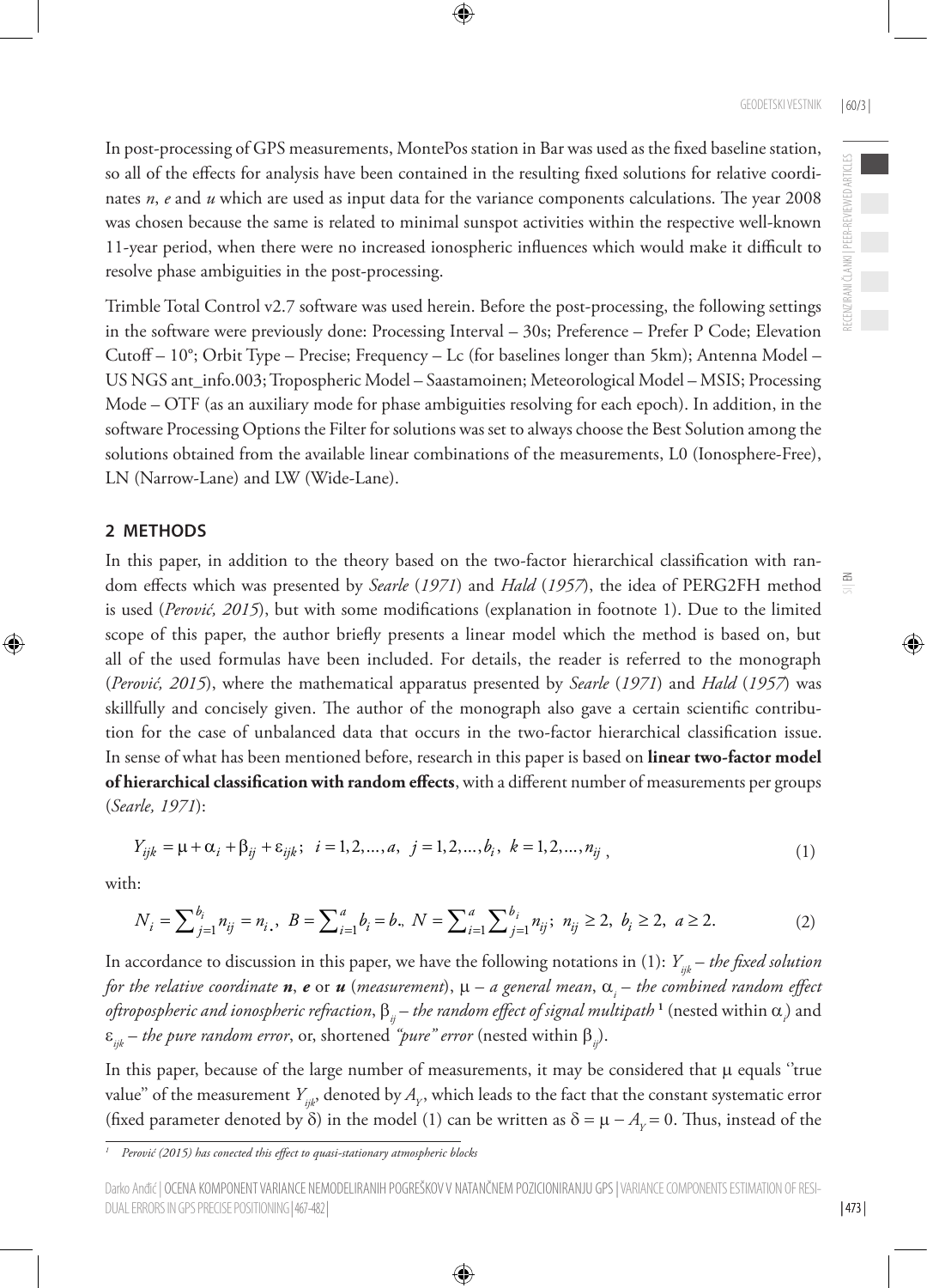model (1), the author uses the following **linear model of true errors**:

$$
\Delta_{ijk} = \alpha_i + \beta_{ij} + \varepsilon_{ijk}, \ i = 1, 2, ..., a, \ j = 1, 2, ..., b_i, \ k = 1, 2, ..., n_{ij}.
$$
\n(3)

This linear model is followed by corresponding **stochastic model**:

$$
\alpha_i \sim \mathbf{N}(0, \sigma_\alpha^2), \ \beta_{ij} \sim \mathbf{N}(0, \sigma_\beta^2), \ \varepsilon_{ijk} \sim \mathbf{N}(0, \sigma_\varepsilon^2), \tag{4}
$$

$$
cov(\alpha_i, \beta_{ij}) = cov(\alpha_i, \varepsilon_{ijk}) = cov(\beta_{ij}, \varepsilon_{ijk}) = 0, cov(\varepsilon_{ijk}, \varepsilon_{pqr}) = 0 \quad (i \neq p \lor j \neq q \lor k \neq r),
$$
 (5)

and, in addition:

$$
\Delta_{ijk} \sim \mathbf{N}(0, \sigma_{\Delta}^2); \quad i = 1, 2, ..., a, \quad i = 1, 2, ..., a, \quad k = 1, 2, ..., n_{ij}.
$$
\n
$$
(6)
$$

With respect to  $(3)$ ,  $(4)$  and  $(6)$ , we have:

$$
\sigma_{\Delta_{ijk}}^2 \equiv \sigma_{\Delta}^2 = \sigma_{\alpha}^2 + \sigma_{\beta}^2 + \sigma_{\epsilon}^2; \ \ i = 1, 2, ..., a, \ \ j = 1, 2, ..., b_i, \ \ k = 1, 2, ..., n_{ij}, \tag{7}
$$

where  $\sigma^2_\alpha$ ,  $\sigma^2_\beta$  and  $\sigma^2_\epsilon$  are *variance components* which the variance  $\sigma^2_Y$  consists of, and they are determined from the true errors given in (3).

The author divided the set of all true errors for the contemplated year by days and within each established subset, particularly for each of the coordinates (*n*, *e* and *u*), he has carried out the following procedure:

- **1.** Checking of behavior of the true errors using graphical presentations and removing of blunders with the magnitudes of several decimeters which can be easily detected;
- **2.** In order to estimate variance component  $\sigma_{\varepsilon}^2$ , previously, all of the subsets of true errors established by days have to be divided into groups, so that all of those groups correspond to time interval within which we can consider that the factor β causes almost constant effect (following the condition in PERG2FH method (*Perović, 2015*));
- **3.** For estimation of variance component  $\sigma_{\beta}^2$  it is necessary to divide the set of all true errors into the groups, so that all of those groups correspond to time interval within which we can consider that, now, the factor α causes almost constant effect (following the condition in PERG2FH method (*Perović, 2015*));
- **4.** Calculation of values given in (2);
- **5.** Calculation of the following independent sums of squares (following *Searle* (*1971*), whereby instead of *Y* we put ∆ everywhere):

$$
SSA = \sum_{i=1}^{a} N_i (\overline{\Delta}_i - \overline{\Delta})^2, SSB = \sum_{i=1}^{a} \sum_{j=1}^{b_i} n_{ij} (\overline{\Delta}_{ij} - \overline{\Delta}_i)^2, SSE = \sum_{i=1}^{a} \sum_{j=1}^{b_i} \sum_{k=1}^{n_{ij}} (\Delta_{ijk} - \overline{\Delta}_{ij})^2, (8)
$$

using:

$$
\overline{\Delta}_{ij} = \frac{\Delta_{ij}}{n_{ij}}, \quad \Delta_{ij} = \sum_{k=1}^{n_{ij}} \Delta_{ijk}; \quad \overline{\Delta}_{i} = \frac{\Delta_{i}}{N_{i}}, \quad \Delta_{i} = \sum_{j=1}^{b_{i}} \sum_{k=1}^{n_{ij}} \Delta_{ijk};
$$
\n(9)

$$
\overline{\Delta} = \frac{\Delta_{\dots}}{N} \approx 0, \quad \Delta_{\dots} = \sum_{i=1}^{a} \sum_{j=1}^{b_i} \sum_{k=1}^{n_{ij}} \Delta_{ijk};
$$
\n(9')

**6.** Calculation of mean squares (*Searle, 1971*):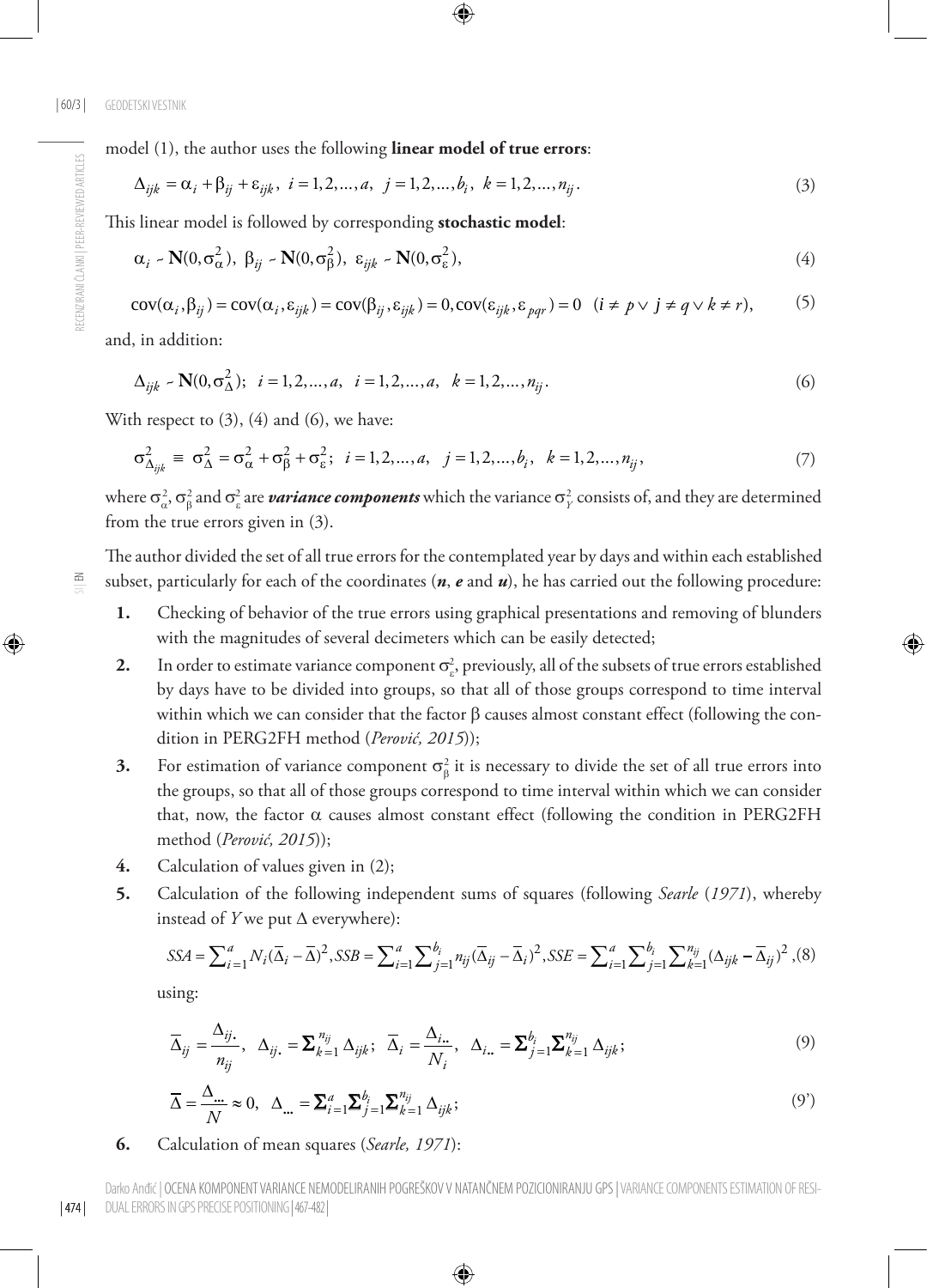GEODETSKI VESTNIK | 60/3 |

- $m_3^2 = MSA = SSA / (a-1)$ , with  $f_3 = a-1$  d.f. (10)
- $m_2^2 = MSB = SSB / (B a),$  with  $f_2 = B a \text{ d.f.}$  (11)
- $m_1^2 = MSE = SSE / (N B)$ , with  $f_1 = N B d.f$ ; (12)

**7.** *Hypothesis testing of influence of the nested factor* β:

$$
H_{0,\beta}: \sigma_{\beta}^2 = 0, \text{ against } H_{a,\beta}: \sigma_{\beta}^2 > 0.
$$
 (13)

*Test statistic* is (*Hald, 1957*; cv: *Perović, 2015*):

$$
F_{\beta} = \frac{m_2^2}{m_1^2}, \text{ where } F_{\beta} \mid H_{0,\beta} \sim F(f_2, f_1). \tag{14}
$$

When  $F_{\beta} > F_{1-\alpha; B-\alpha,N-B}$ , then we accept  $H_{a,\beta}$  and estimate variance component  $\sigma_{\beta}^2$ . Here we are only interested in such case. For the procedure in the case of rejecting  $H_{\alpha\beta}$ , see *Perović* (2015);

**8.** *Hypothesis testing of influence of the first factor* α:

DUAL ERRORS IN GPS PRECISE POSITIONING| 467-482|

$$
H_{0,\alpha}: \sigma_{\alpha}^2 = 0, \text{ against } H_{a,\alpha}: \sigma_{\alpha}^2 > 0.
$$
 (15)

*Test statistic* for balance data is (*Hald, 1957*; cv: *Perović, 2015*):

$$
F_{\alpha} = \frac{m_3^2}{m_2^2},\tag{16}
$$

for which, under the assumption that there are not any two groups of the second order such that the number of data in the first differs more than 50% from number of data in the second group, one can consider that  $F_a \mid H_{0,a} \sim F(f_3, f_2)$  (*Perović, 2015*), so, in the case when  $F_a > F_{1-a; a-1, B-a}$ we accept  $H_{a,\alpha}$  and estimate variance component  $\sigma_{\alpha}^2$ . Here we are also only interested in such case and for the procedure in the case of rejecting *Ha*,<sup>β</sup> , the reader is referred to *Perović* (*2015*);

- **9.** In the case of accepting  $H_{a,\beta}$  and  $H_{a,\alpha}$ , the complete model (3) exists, so we can calculate variance component estimates  $m_{\varepsilon}^2 = \hat{\sigma}_{\varepsilon}^2$ ,  $m_{\beta}^2 = \hat{\sigma}_{\beta}^2$  and  $m_{\alpha}^2 = \hat{\sigma}_{\alpha}^2$ ;
- **10.** Before the calculation of  $m_{\epsilon}^2$ ,  $m_{\beta}^2$  and  $m_{\alpha}^2$ , and by using the criterion "three-sigma" in an iterative process, all of outliers among the true errors were rejected;
- **11.** Calculation of the values (following *Searle* (*1971*), whereby instead of *Y* we use ∆ everywhere):

$$
k_1 = \sum_{i=1}^a n_i^2 / N, \quad k_3 = \sum_{i=1}^a \sum_{j=1}^{b_i} n_{ij}^2 / N, \quad k_{12} = \sum_{i=1}^a (\sum_{j=1}^{b_i} n_{ij}^2 / n_{i.}), \tag{17}
$$

$$
T_A = \sum_{i=1}^a \Delta_{i}^2
$$
,  $\ln_i$ ,  $T_{AB} = \sum_{i=1}^a \sum_{j=1}^{b_i} \Delta_{ij}^2$ ,  $\ln_{ij}$ ,  $T_0 = \sum_{i=1}^a \sum_{j=1}^{b_i} \sum_{k=1}^{n_{ij}} \Delta_{ijk}^2$  and  $T_\mu = \Delta_{...}^2 / N(18)$ 

**12.** By using (17) and (18) **variance components estimates**  $m_{\varepsilon}^2$ **,**  $m_{\beta}^2$  **and**  $m_{\alpha}^2$  **are calculated (***Searle***,** *1971*):

$$
m_{\varepsilon}^{2} = (T_{0} - T_{AB}) / (N - B), \qquad \text{with} \quad f_{\varepsilon} = N - B \text{ d.f.}
$$
 (19)

$$
m_{\beta}^{2} = [T_{AB} - T_{A} - (B - a) m_{\varepsilon}^{2}] / (N - k_{12}), \qquad \text{with} \quad f_{\beta} \text{ d.f.}
$$
 (20)

$$
m_{\alpha}^{2} = [T_{A} - T_{\mu} - (k_{12} - k_{3})m_{\beta}^{2} - (a - 1)m_{\epsilon}^{2}] / (N - k_{1}), \text{ with } f_{\alpha} \text{ d.f.};
$$
\n(21)

Darko Anđić | OCENA KOMPONENT VARIANCE NEMODELIRANIH POGREŠKOV V NATANČNEM POZICIONIRANJU GPS | VARIANCE COMPONENTS ESTIMATION OF RESI-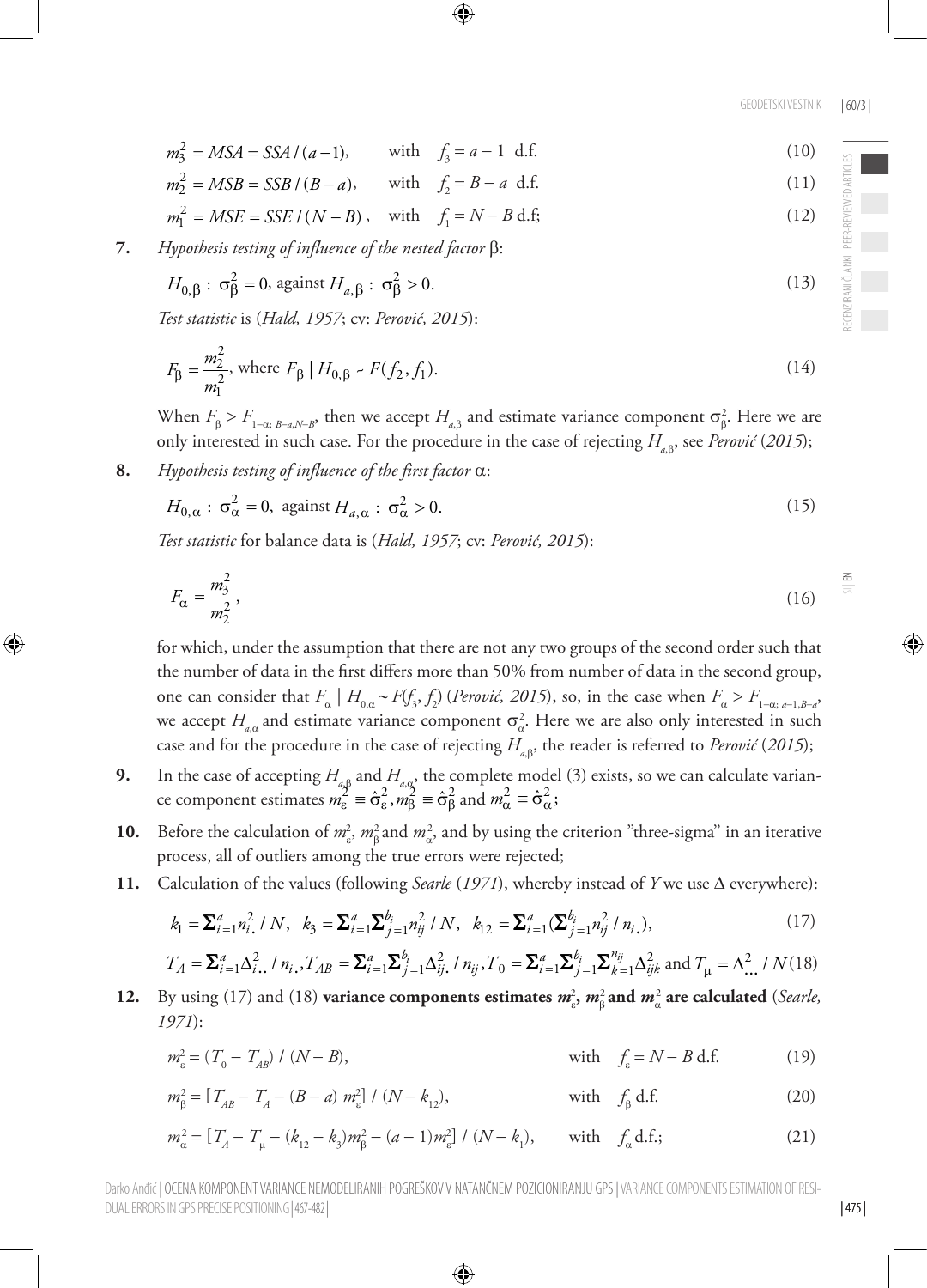*Degrees of freedom estimates* are (*Perović, 2015*):

$$
\hat{f}_{\beta} = \frac{(m_2^2 - m_1^2)^2}{\frac{(m_2^2)^2}{B - a} + \frac{(m_1^2)^2}{N - B}} \text{ and } \hat{f}_{\alpha} = \frac{(m_3^2 - E_2 m_2^2 + E_1 m_1^2)^2}{\frac{(m_3^2)^2}{a - 1} + E_2^2 \frac{(m_2^2)^2}{B - a} + E_1^2 \frac{(m_1^2)^2}{N - B}},\tag{22}
$$

which, in the case of a large number of data when variances are used instead of their estimates, give the following *degrees of freedom*:

$$
f_{\beta} = \frac{(\sigma_2^2 - \sigma_\varepsilon^2)^2}{\frac{(\sigma_2^2)^2}{B - a} + \frac{(\sigma_\varepsilon^2)^2}{N - B}} \text{ and } \hat{f}_{\alpha} = \frac{(m_3^2 - E_2 m_2^2 + E_1 m_1^2)^2}{\frac{(m_3^2)^2}{a - 1} + E_2^2} \frac{(m_2^2)^2}{B - a} + E_1^2 \frac{(m_1^2)^2}{N - B}},
$$
(23)

where notations  $E_1 = \frac{\overline{n}' - \overline{n}}{\overline{n}}$  and  $E_2 = \frac{\overline{n}'}{\overline{n}}$  have been introduced with:

$$
\overline{n} = \frac{1}{B-a}(N - \sum_{i=1}^{a} (\sum_{j=1}^{b_i} n_{ij}^2)/N_i) \text{ and } \overline{n}' = \frac{1}{a-1} (\sum_{i=1}^{a} (\sum_{j=1}^{b_i} n_{ij}^2)/N_i - (\sum_{i=1}^{a} \sum_{j=1}^{b_i} n_{ij}^2)/N); \tag{24}
$$

**13.** Calculation of values (*Searle, 1971*):

$$
k_4 = \sum_{i=1}^a \sum_{j=1}^{b_i} n_{ij}^3, \quad k_5 = \sum_{i=1}^a (\sum_{j=1}^{b_i} n_{ij}^3 / n_{i,}), \quad k_6 = \sum_{i=1}^a (\sum_{j=1}^{b_i} n_{ij}^2)^2 / n_{i,},
$$
 (25)

$$
k_7 = \sum_{i=1}^a (\sum_{j=1}^{b_i} n_{ij}^2)^2 / n_{i}^2, \ \ k_8 = \sum_{i=1}^a n_{i} (\sum_{j=1}^{b_i} n_{ij}^2), \ \ k_9 = \sum_{i=1}^a n_{i}^3,
$$
 (25')

and afterwards, by using them and (17), also calculation of values:

$$
\lambda_1 = (N - k_{12})^2 [k_1 (N + k_1) - 2k_9 / N],
$$
\n(26)

$$
\lambda_2 = k_3 [N(k_{12} - k_3)^2 + k_3 (N - k_{12})^2] + (N - k_3)^2 k_7 - 2(N - k_3) [(k_{12} - k_3)k_5 + (N - k_{12})k_6 / N] + 2(N - k_{12})(k_{12} - k_3)k_4 / N,
$$
\n(27)

$$
\lambda_{_3} = \left[ (N-k_{_{12}})^2(N-1)(a-1) - (N-k_{_3})^2(a-1)(B-a) - (k_{_{12}}-k_{_3})^2(N-1)(B-a) \mathbin{/} (N-B), \right. \eqno(28)
$$

$$
\lambda_4 = (N - k_{12})^2 [k_3 (N + k_1) - 2k_8 / N], \tag{29}
$$

$$
\lambda_{5} = (N - k_{12})^{2}(N - k_{1}),\tag{30}
$$

$$
\lambda_6 = (N - k_{12})(N - k_3)(k_{12} - k_3); \tag{31}
$$

**14.** By using (17), (25), (25') and (26)-(31), *variances and covariances of estimates*  $m_c^2$ ,  $m_\beta^2$  and  $m_\alpha^2$  are calculated (*Searle, 1971*):

$$
m_{m_{\varepsilon}}^2 = 2m_{\varepsilon}^4 / (N - B),\tag{32}
$$

$$
m_{\tilde{B}_{1}}^{2} = \left[2(k_{7} + Nk_{3} - 2k_{5})m_{\tilde{B}}^{4} + 4(N - k_{12})m_{\tilde{e}}^{2}m_{\tilde{B}}^{2} + 2(B - a)(N - a)m_{\tilde{e}}^{4}/(N - B)\right]/(N - k_{12})^{2},
$$
 (33)

$$
m_{m_{\alpha}^2}^2 = 2(\lambda_1 m_{\alpha}^4 + \lambda_2 m_{\beta}^4 + \lambda_3 m_{\epsilon}^4 + 2\lambda_4 m_{\alpha}^2 m_{\beta}^2 + 2\lambda_5 m_{\alpha}^2 m_{\epsilon}^2 + 2\lambda_6 m_{\beta}^2 m_{\epsilon}^2) / [(N - k_1)^2 (N - k_{12})^2],
$$
 (34)

$$
cov(m_{\varepsilon}^2, m_{\alpha}^2) = [(k_{12} - k_3)(B - a)/(N - k_{12}) - (a - 1)]m_{m_{\varepsilon}^2}^2/(N - k_1),
$$
\n(35)

$$
cov(m_{\varepsilon}^2, m_{\beta}^2) = -(B - a)m_{m_{\varepsilon}^2}^2 / (N - k_{12}),
$$
\n(36)

| 476 | Darko Anđić | OCENA KOMPONENT VARIANCE NEMODELIRANIH POGREŠKOV V NATANČNEM POZICIONIRANJU GPS | VARIANCE COMPONENTS ESTIMATION OF RESI-DUAL ERRORS IN GPS PRECISE POSITIONING| 467-482|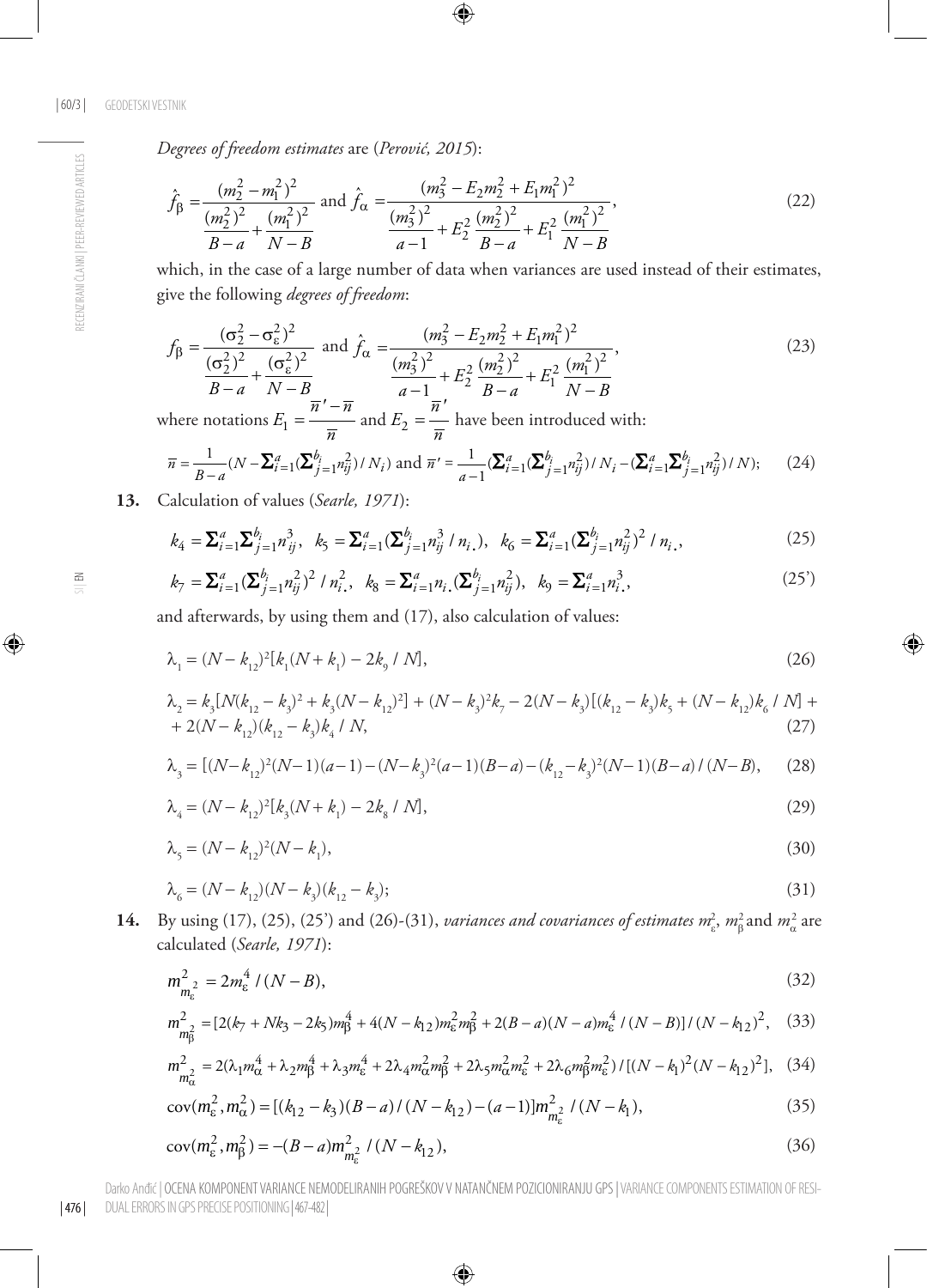$$
cov(m_{\beta}^{2}, m_{\alpha}^{2}) = \{2[k_{5} - k_{7} + (k_{6} - k_{4}) / N]m_{\beta}^{4} + 2(a - 1)(B - a)m_{\epsilon}^{4} / (N - B) - (N - k_{12})(k_{12} - k_{3})m_{m_{\beta}^{2}}^{2} \} / [(N - k_{1})(N - k_{12})],
$$
\n(37)

and then also *correlation coefficients*:

$$
corr(m_{\varepsilon}^2, m_{\alpha}^2) = cov(m_{\varepsilon}^2, m_{\alpha}^2) / (m_{m_{\varepsilon}^2} m_{m_{\alpha}^2}),
$$
\n(38)

$$
corr(m_{\varepsilon}^2, m_{\beta}^2) = cov(m_{\varepsilon}^2, m_{\beta}^2) / (m_{m_{\varepsilon}^2} m_{m_{\beta}^2}),
$$
\n(39)

$$
corr(m_{\beta}^2, m_{\alpha}^2) = cov(m_{\beta}^2, m_{\alpha}^2) / (m_{m_{\beta}^2} m_{m_{\alpha}^2}).
$$
\n(40)

Besides the aforementioned procedure, Bartlett's test (*Bartlett, 1937*) is used to test if *k* variance components obtained on the basis of the daily subsets of true errors are (statistically) equal, particularly for each of the factors ( $\alpha$ ,  $\beta$  and  $\epsilon$ ), and for each of the coordinates (*n*, *e* and *u*), and afterwards to test equality of variance components within each month in the year (then *k* = 12). The test implies the checking of hypothesis:

$$
H_0: \sigma_1^2 = \sigma_2^2 = \dots = \sigma_k^2
$$
, against its alternative  $H_a: \sigma_i^2 = \sigma_j^2$ , for at least one pair  $(i, j)$ . (41)

For that purpose, first the following variance is calculated:

$$
m^{2} = \frac{1}{f_{m}} \sum_{j=1}^{k} f_{j} m_{j}^{2}, \text{ sa } f_{m} = \sum_{j=1}^{k} f_{j} \text{ st.s.}
$$
\n(42)

where  $f_j$  (  $j = 1, 2,..., k$ ) are, respectively, degrees of freedom for variances  $m_j$  (  $j = 1, 2,..., k$ ), and after that the auxiliary value is also calculated:

$$
C = 1 + \frac{1}{3(k-1)} \left[ \sum_{j=1}^{k} \left( \frac{1}{f_j} \right) - \frac{1}{f_m} \right].
$$
 (43)

*Test statistic* is:

$$
\chi^2 = \frac{1}{C} [f_m \ln m^2 - \sum_{j=1}^k (f_j \ln m_j^2)],
$$
\n(44)

and it was proved that  $\chi^2\Big|_{H_0} \sim \chi^2_{k-1}$ , whereby the condition  $f_j \geq 4$  must be fulfilled for each *j*. If  $\chi^2 > \chi^2_{1-\alpha;k-1}$ , then  $H_0$  is rejected, and we should remove a suspicious variance and test the remaining variances to equality. The procedure, while it makes sense, is repeated until it comes to the case that  $H_0$ is accepted. Then, we will have the equality of  $k'(k' < k)$  variances and the variance from (42) is adopted as a definitive.

#### **3 RESULTS**

After applying the procedure described in Chapter 2, the author obtained very meaningful results which are presented below. However, it should be noted that near-field multipath component is not included in the analysis because the considered baseline has the antennas of the same type and orientation on both its ends, which are 40km away from one another, so it can be assumed that in each epoch for each visible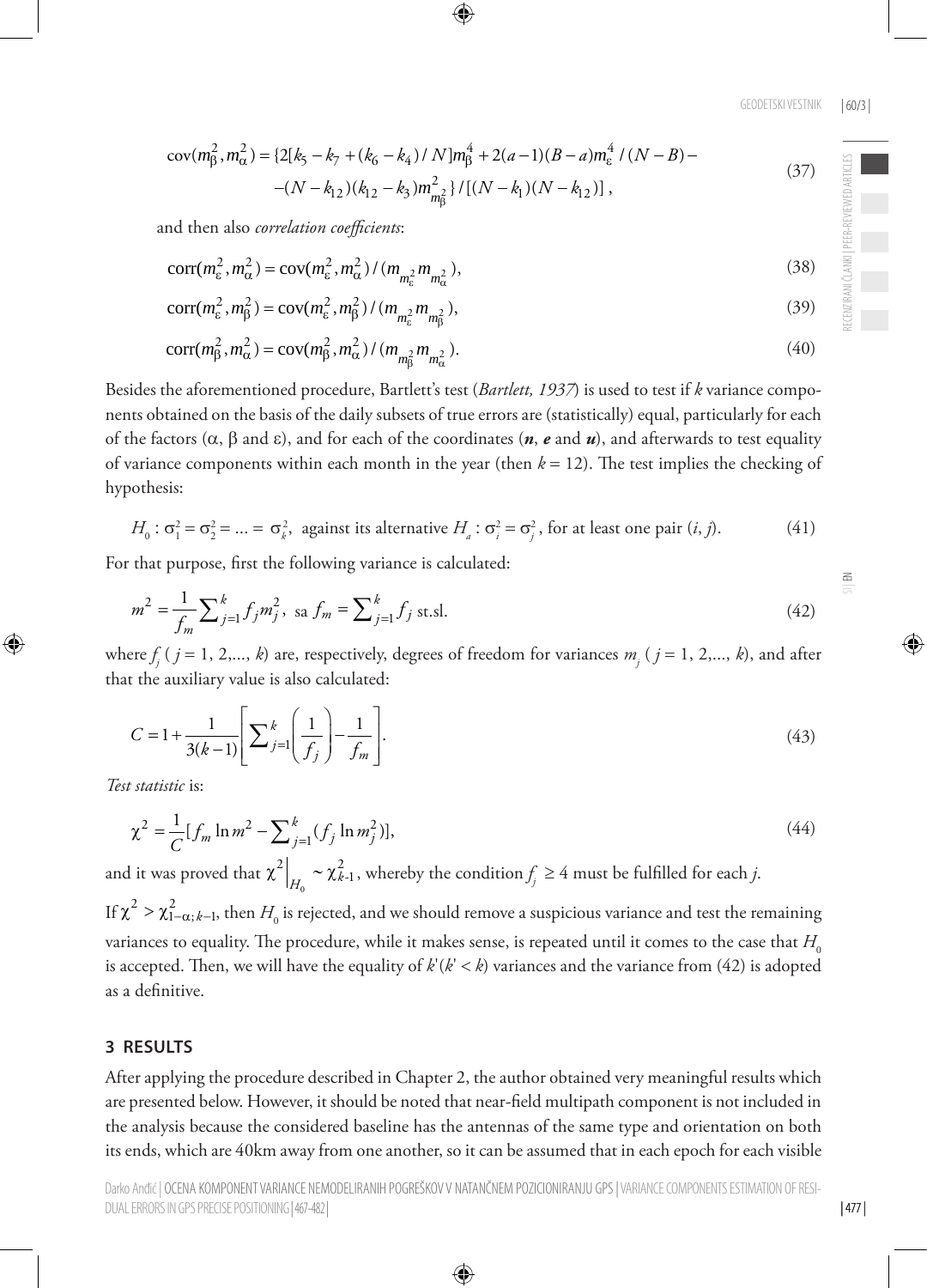satellite the values of elevation angle and azimuth was identical at both ends of the baseline, because of which the impact of near-field component was always completely cancelled out in double-difference phase observations.

On the basis of what has been said in procedure steps 2 and 3 from Chapter 2, the time interval of 3min was chosen for estimation of variance component  $\sigma_{\varepsilon}^2$ , and for estimation of variance component  $\sigma_{\beta}^2$  four time intervals of 1.5h, 2h, 3h and 4h, where it might be assumed that factor  $\alpha$  causes a constant effect, were chosen. So, four variants of time intervals combining have been established. Those are the following: Variant A – (3min, 1.5h); Variant B – (3min, 2h); Variant C – (3min, 3h); and Variant D – (3min, 4h). It is important to say that applying all variants, for each of three coordinates (*n*, *e* and *u*), the tests given in procedure steps 7 and 8 from Chapter 2 show that influence of factor  $\beta$  is present within each daily subset of data. However, in the case of factor  $\alpha$ , after applying variants A, B, C and D, it turned out that there is no influence of this factor, respectively, within 2, 6, 14 and 15 mentioned subsets of data for coordinate *n*, within 1, 5, 9 and 11 of them for coordinate *e*, while for coordinate *u* we have such outcome within 1 subset and 2 subsets applying variant C and D, respectively. In these cases, which led to incomplete linear model, variance components estimates were not calculated. In tables 1-3, the extreme values of the related standard deviations estimates are presented.

| Table 1: Extreme values of standard deviations estimates for coordinate $\boldsymbol{n}$ (in mm) |  |  |
|--------------------------------------------------------------------------------------------------|--|--|
|--------------------------------------------------------------------------------------------------|--|--|

| Standard                | Variant A |      | Variant B |      | Variant C |      | Variant D |      |
|-------------------------|-----------|------|-----------|------|-----------|------|-----------|------|
| deviations<br>estimates | mın       | max  | mın       | max  | mın       | max  | mın       | max  |
| $m_{\varepsilon;n}$     | 4.6       | 8.9  | 4.6       | 9.2  | 4.6       | 9.2  | 4.6       | 9.0  |
| $m_{\beta;n}$           | 4.2       | 11.4 | 4.2       | 11.9 | 4.2       | 11.9 | 4.2       | 11.7 |
| $m_{\alpha;n}$          | 0.9       | 10.7 | 0.9       | 11.0 | 0.9       | 10.1 | 0.7       | 10.9 |

Table 2: Extreme values of standard deviations estimates for coordinate *e* (in mm)

| Standard                |     | Variant A |     | Variant B |     | Variant C |     | Variant D |  |
|-------------------------|-----|-----------|-----|-----------|-----|-----------|-----|-----------|--|
| deviations<br>estimates | mın | max       | mın | max       | min | max       | mın | max       |  |
| $m_{\varepsilon,e}$     | 3.5 | 6.7       | 3.5 | 6.7       | 3.5 | 6.7       | 3.5 | 6.7       |  |
| $m_{\beta;e}$           | 3.0 | 9.1       | 3.1 | 9.4       | 3.1 | 9.5       | 3.1 | 9.7       |  |
| $m_{\alpha;e}$          | 0.8 | 6.8       | 0.8 | 6.9       | 0.6 | 6.2       | 0.5 | 6.6       |  |

Table 3: Extreme values of standard deviations estimates for coordinate *u* (in mm)

| Standard                | Variant A |      | Variant B |      | Variant C |      | <b>Variant D</b> |      |
|-------------------------|-----------|------|-----------|------|-----------|------|------------------|------|
| deviations<br>estimates | mın       | max  | mın       | max  | mın       | max  | mın              | max  |
| $m_{\varepsilon; u}$    | 9.0       | 20.6 | 9.0       | 20.4 | 9.0       | 20.6 | 9.0              | 20.6 |
| $m_{\beta;u}$           | 8.1       | 28.9 | 8.2       | 29.8 | 8.2       | 35.0 | 8.4              | 38.0 |
| $m_{\alpha; u}$         | 4.1       | 51.2 | 4.1       | 51.1 | 3.6       | 49.8 | 3.0              | 47.7 |

Values in tables 1 and 2 show that between applied variants there are no significant changes in estimates *m<sub>ε</sub>*, *m*<sub>β</sub> and *m*<sub>α</sub> for coordinates *n* and *e*, unlike those in table 3, where in the case of coordinate *u* an increasing change in minimum and maximum values for  $m_{\rm{g}}$  is present, and that is followed by a decreas-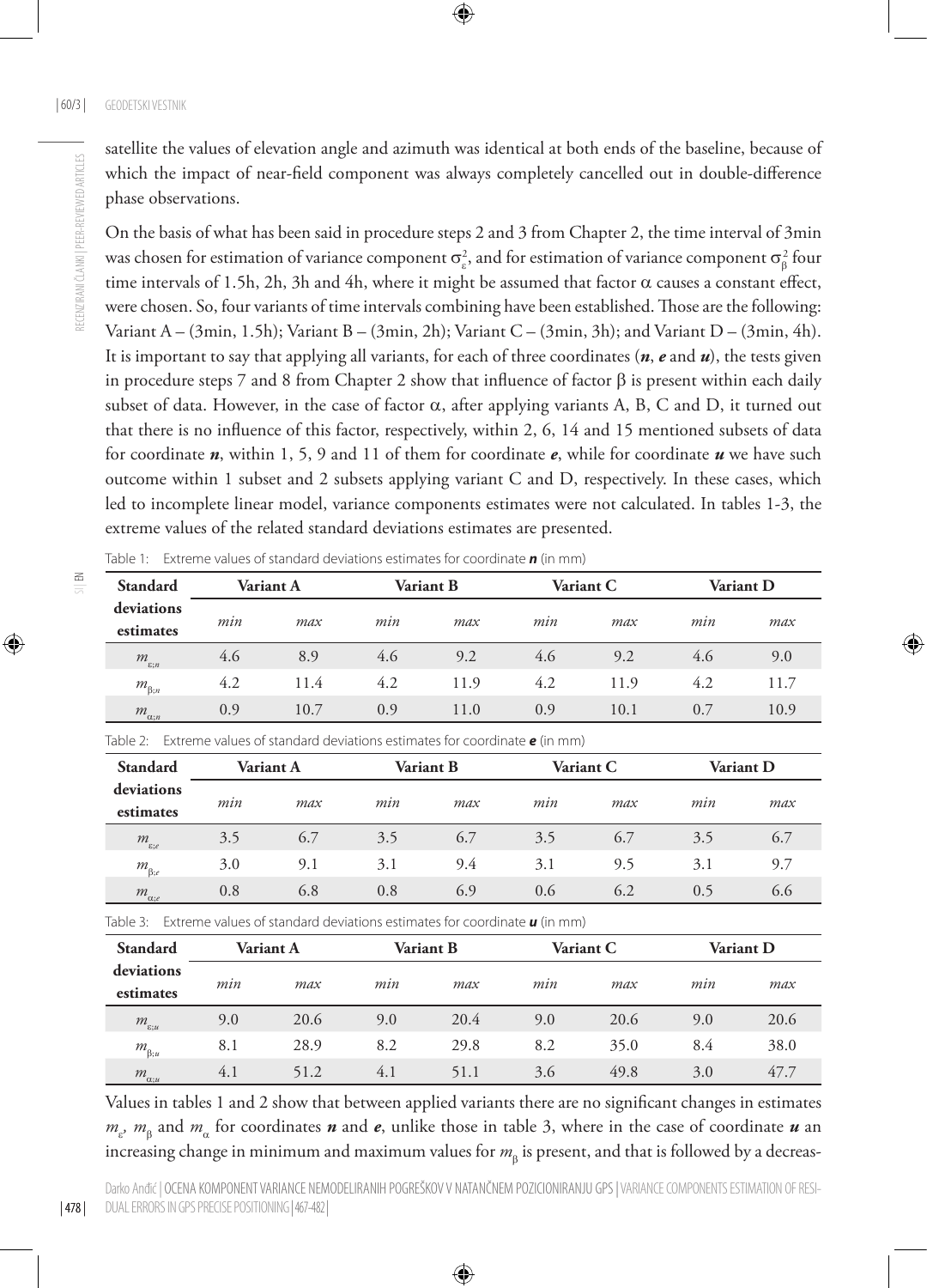ing change in minimum and maximum values for  $m_a$ . This leads to the conclusion that by expanding time intervals in variants C and D we have partial mixing, i.e. "overflowing" of the effect of factor  $α$ in estimate *m*<sub>β</sub>. On the other side, if comparing variants A and B, there are no significant changes in  $m_{\beta}$  and  $m_{\alpha}$  values for any of three coordinates ( $n$ ,  $e$  and  $u$ ), while  $m_{\epsilon}$  values are, as expected, practically equal between variants.

Based on the foregoing, and considering that, according to the previous research, the maximum period for far-field multipath component is 30min, as a reasonable choice among applied variants, the variant B is adopted. Therefore, only the results of the analysis obtained by applying this variant are presented hereinafter.

So, in Figure 2, graphical presentations of standard deviations estimates obtained by applying variant B, are presented.



Figure 2: Behaviour of standard deviations estimates (in mm) (blue -  $m_{_{E'}}$ green -  $m_{_{B'}}$ red -  $m_{_{\alpha}}$ )

In Table 4, extreme absolute values of correlation coefficients of obtained variance components estimates are presented. They show very low correlations, therefore, practically, there is no correlation. Such a case testifies to the fact that adequate variance components estimation method was used.

| Table 4: Extreme absolute values of correlation coefficients of variance components estimates (in %) |  |  |  |
|------------------------------------------------------------------------------------------------------|--|--|--|
|                                                                                                      |  |  |  |

| Absolute<br>values of                                             | Coordinate<br>n |      | Coordinate<br>e |      | Coordinate<br>$\boldsymbol{u}$ |      |
|-------------------------------------------------------------------|-----------------|------|-----------------|------|--------------------------------|------|
| correlation<br>coefficients                                       | min             | max  | min             | max  | min                            | max  |
| $\vert \operatorname{corr}(m_{\varepsilon}^2, m_{\beta}^2) \vert$ | 2.6             | 11.8 | 2.1             | 11.2 | 1.3                            | 10.3 |
| $\vert \operatorname{corr}(m_e^2, m_\alpha^2) \vert$              | 0.0             | 0.0  | 0.0             | 0.0  | 0.0                            | 0.0  |
| $\text{corr}(m_{\beta}^2, m_{\alpha}^2)$                          | 0.3             | 7.6  | 0.3             | 7.5  | 0.1                            | 3.3  |

Applying Bartlett's test, the equality of all variance components estimates was tested and it has turned out that for any factor (ε, β and  $\alpha$ ) and any coordinate (*n*, *e* and *u*), there is no equality. On the other side, the same test was applied within each month for all the factors and coordinates. Because of the limited scope of this paper, all results of testing are not presented herein. However, it is of an impor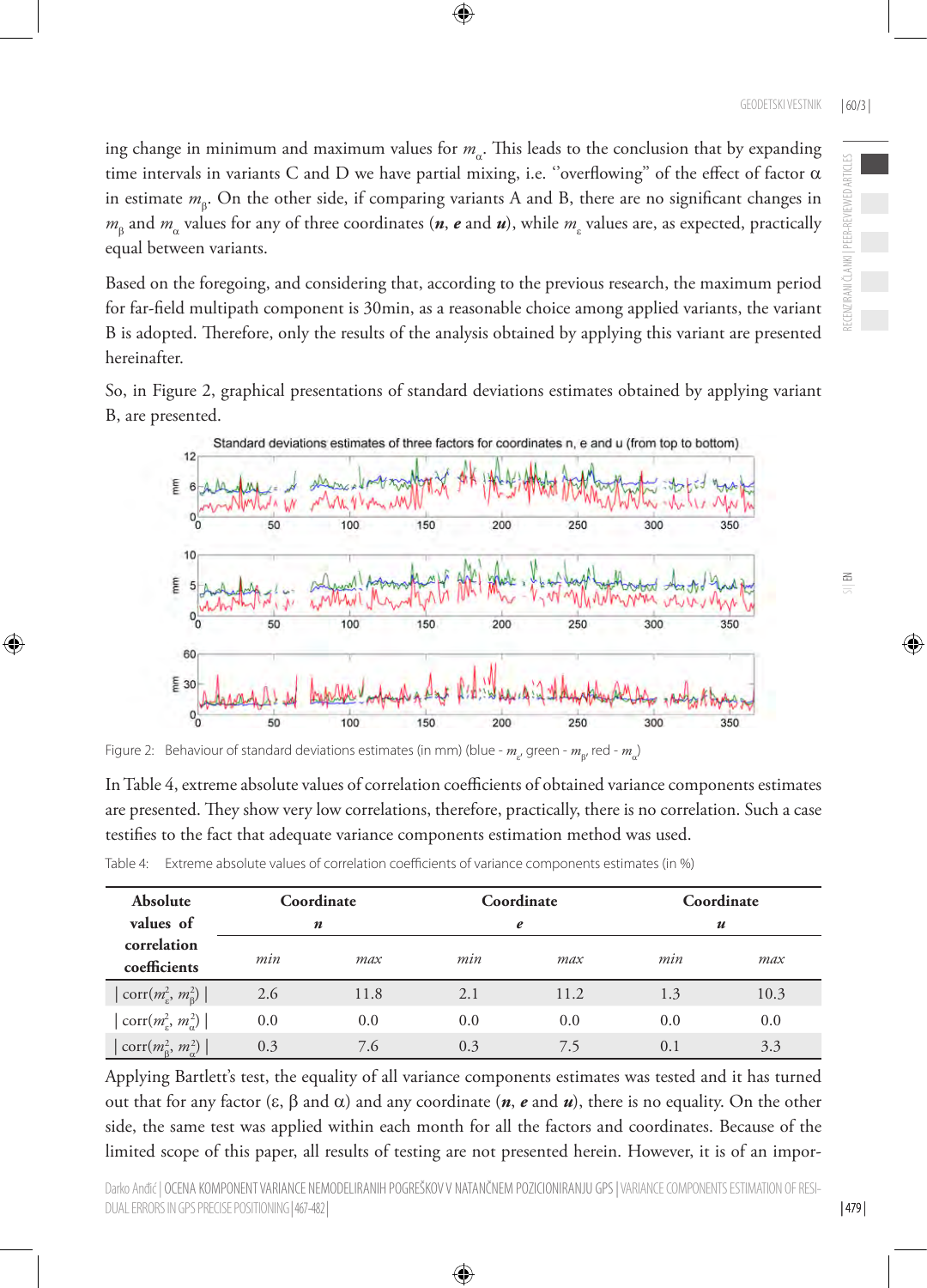RECENZIRANI ČLANKI | PEER-REVIEWED ARTICLES

RECENZIRANI ČLANKI | PEER-REVIEWED ARTICLES

tance to note that, for the adopted significance level of 0.05, and after applying an iterative procedure of Bartlett's test, it turned out that for coordinates *n*, *e* and *u* we have equality of the variance components estimates within each month, but only in the case of the factor  $\alpha$ , with the mean percentage of removed variances of 11%, 8% and 35%, respectively. The unified variance components estimates for each month are presented in Table 5. Because of large number of data they were obtained from, we can say they represent variance components.

|           | Coordinate<br>$\boldsymbol{n}$ |                | Coordinate     |                | Coordinate       |                  |
|-----------|--------------------------------|----------------|----------------|----------------|------------------|------------------|
| Month     |                                |                | e              |                | $\boldsymbol{u}$ |                  |
|           | $m_{\alpha}^2$                 | $m$ ; $\alpha$ | $m_{\alpha}^2$ | $m$ ; $\alpha$ | $m_{\alpha}^2$   | f<br>$m; \alpha$ |
| January   | 5.0531                         | 196.5          | 3.1007         | 187.6          | 113.9751         | 198.7            |
| February  | 7.3022                         | 172.2          | 4.7019         | 170.8          | 88.7458          | 109.7            |
| March     | 10.2702                        | 174.6          | 5.8493         | 143.2          | 179.8221         | 125.8            |
| April     | 9.3085                         | 201.6          | 7.0534         | 192.8          | 304.9260         | 247.2            |
| May       | 8.1065                         | 156.4          | 5.9720         | 210.5          | 151.9056         | 135.4            |
| June      | 42.7210                        | 219.4          | 15.2606        | 193.9          | 314.8144         | 133.6            |
| July      | 28.9726                        | 214.0          | 14.0820        | 195.7          | 408.9308         | 189.4            |
| August    | 34.0538                        | 255.1          | 13.8782        | 220.3          | 370.0660         | 160.6            |
| September | 11.9485                        | 181.3          | 8.8691         | 188.7          | 264.0705         | 227.1            |
| October   | 9.3549                         | 206.7          | 7.8849         | 254.5          | 248.5245         | 203.8            |
| November  | 7.1575                         | 173.2          | 5.2894         | 206.3          | 108.4320         | 141.8            |
| December  | 8.0308                         | 186.1          | 5.5280         | 192.9          | 94.4073          | 190.6            |

Table 5: Unified variance components estimates (in mm<sup>2</sup>) and their degrees of freedom estimates for factor  $\alpha$ 

Values in Table 5 show that the monthly standard deviations estimates of residuals arising due to combined tropospheric and ionospheric effects, for GPS baseline Podgorica-Bar (of 40km in length), and during the year 2008 with a minimal sunspot activity, are, for the coordinates *n*, *e* and *u*, in the intervals ~2.2- 6.5mm, ~1.8-3.9mm and ~9.4-20.2mm, respectively. By checking of equality of 12 unified variances in the same table, it turned out that for any coordinate (*n*, *e* and *u*) there is no equality.

On the other side, for factors  $ε$  and  $β$ , and for the same significance level, we have no equality of variance components estimates, so they were not unified within months.

### **4 DISCUSSION**

The research in this paper has shown that by using the two-way nested classification linear model one can integrally estimate the variance components of residual and pure random errors arising in GPS precise positioning, which is of a great importance, because a big step for the GPS data analysis has been made.

On the basis of the results obtained through the analysis, it is obvious that the highest variations of multipath and combined tropospheric and ionospheric residuals are present in summer period of the year and the lowest ones in winter period, which is in accordance with the year sunspot activities.

Each GPS site has its environmental characteristics and thus, especially, a specific periods of multipath errors. A frequences of those periods are not the issue of this paper. However, the estimation of those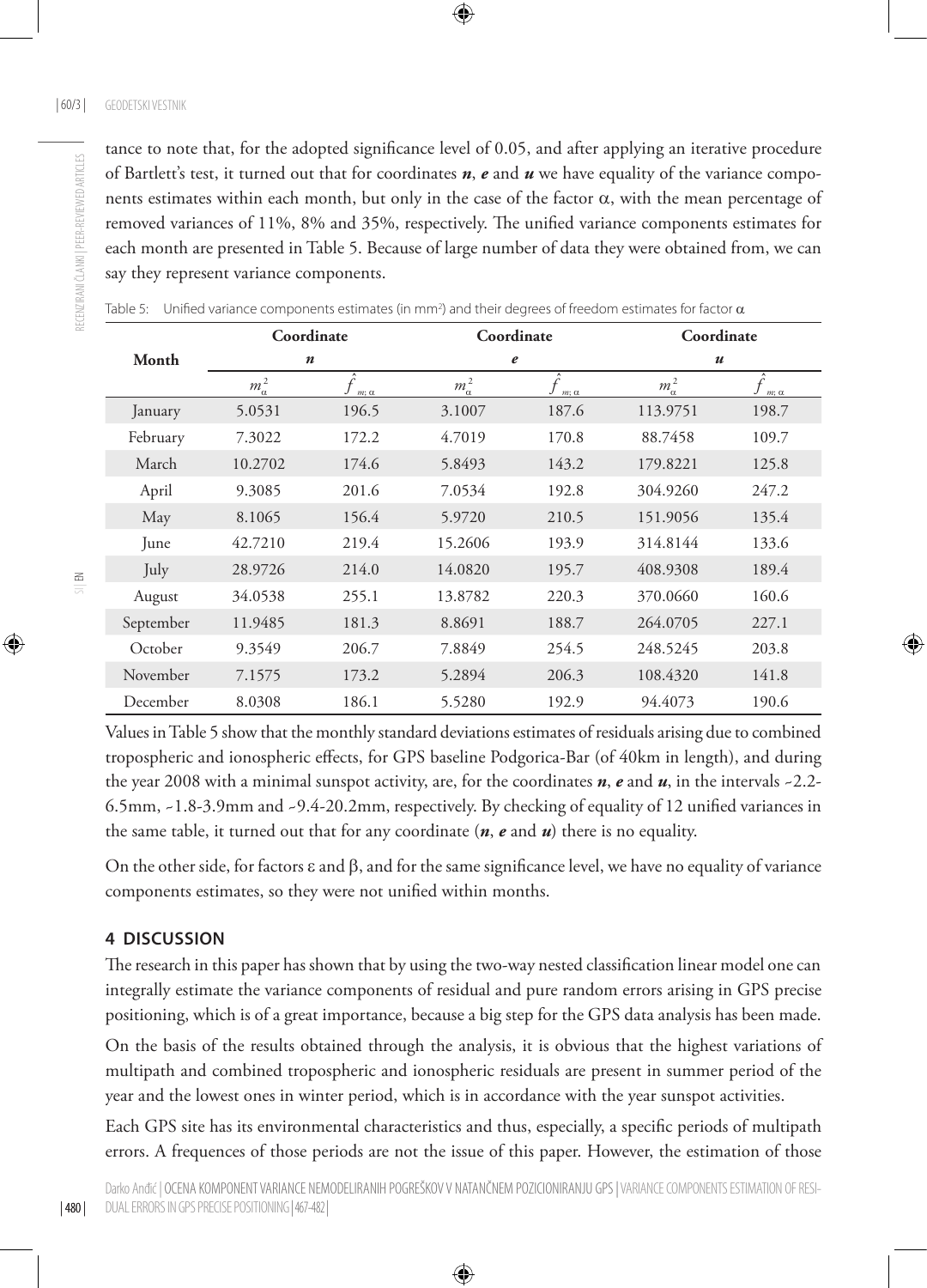frequencies might be the issue for a further research. In the basis of such a research, the application of the nonlinear least-squares method would be relevant in searching for the related periodicity of GPS residual data, whose behaviour can be presented by trigonometric functions involving a multiple periodicity (two or more frequencies).

In addition, a further research might be also based on the application of a particular linear combination of GPS observations in the calculations of fixed solutions, where the impact of that on the magnitudes of variance components of residual errors could be analysed. The problem should also be considered depending on the GPS baseline length and/or its azimuth.

# **Literature and references:**

- Asgari, J., Amiri-Simkooei, A. R. (2011). Analysis and Prediction of GNSS Estimated Total Electron Contents. Journal of the Earth & Space Physics, 37 (1), 11–24.
- Bartlett, M. S. (1937). Properties of Sufficiency and Statistical Tests. Proceedings of the Royal Society of London. Series A 160, 268–282. DOI: <http://dx.doi.org/10.1098/rspa.1937.0109>
- Beutler, G., Bauersima, I., Gurtner, W., Rothacher, M., Schildknecht, T., Geiger, A. (1988). Atmospheric refraction and other important biases in GPS carrier phase observations. In: Atmospheric Effects on Geodetic Space Measurements. Monograph 12, pp.15–43. Kensington: School of Surveying. University of New South Wales.
- El-Hattab, A. I. (2013). Influence of GPS antenna phase center variation on precise positioning. NRIAG Journal of Astronomy and Geophysics, 2 (2), 272–277. [DOI:](DOI:%20http://dx.doi.org/10.1016/j.nrjag.2013.11.002)  [http://dx.doi.org/10.1016/j.nrjag.2013.11.002](DOI:%20http://dx.doi.org/10.1016/j.nrjag.2013.11.002)
- Elósegui, P., Davis, J. L., Jaldehag, R. T. K., Johansson, J. M., Niell, A. E., Shapiro, I. I. (1995). Geodesy using the Global Positioning System: The effects of signal scattering on estimates of site position. Journal of Geophysical Research, 100 (B6), 9921–9934. DOI: http://dx.doi.org/[10.1029/95JB00868](http://dx.doi.org/10.1029/95JB00868)
- Fan, K. K., Ding, X. L. (2006). Estimation of GPS Carrier Phase Multipath Signals Based on Site Environment. Journal of Global Positioning Systems, 5 (1–2), 22–28. DOI: <http://dx.doi.org/10.5081/jgps.5.1.22>
- Fritsche, M., Dietrich, R., Knöfel, C., Rülke, A., Vey, S., Rothacher, M. and Steigenberger, P. (2005). Impact of higher-order ionospheric terms on GPS estimates, Geophysical Research Letters, 32 (L23311), 1–5. DOI: http://dx.doi.org[/10.1029/2005GL024342](http://dx.doi.org/10.1029/2005GL024342)
- Hald, A. (1957). Statistical Theory with Engineering Applications (3rd printing). New York: John Wiley & Sons, Inc. London: Chapman & Hall, Ltd.
- Hopfield, H. S. (1969). Two-quartic tropospheric refractivity profile for correcting satellite data. Journal of Geophysical Research, 74 (8), 4487–4499. DOI: <http://dx.doi.org/10.1029/jc074i018p04487>
- Hoque, M. M., Jakowski, N. (2008). Estimate of higher order ionospheric errors in GNSS positioning. Radio Science, 43 (RS5008), 1–15. DOI: http://dx.doi.org/10.1029/2007RS003817
- Ibrahim, H. E., El-Rabbany, A. (2007). Stochastic Modeling of Residual Tropospheric Delay. Proceedings of the 2007 National Technical Meeting of The Institute of Navigation. San Diego, CA, January 2007, pp.1044–1049.
- Kouba, J. (2009). A guide to using International GNSS Service (IGS) products. http:// igscb.jpl.nasa.gov/igscb/resource/pubs/UsingIGSProductsVer21.pdf, accessed 5. 11. 2010.
- Leick, A. (2004). GPS Satellite Surveying (3rd Edition). Hoboken-New Jersey: John Wiley & Sons, Inc.
- Leick, A., Rapoport, L., Tatarnikov, D. (2015). GPS Satellite Surveying. 4th Edition. Hoboken-New Jersey: John Wiley & Sons, Inc.
- Miller, S., Zhang, X., Spanias, A. (2015). Multipath Effects in GPS Receivers. A Publication in the Morgan & Claypool Publishers series Synthesis lectures on communications. William Tranter, Virginia Tech (ed). Morgan & Claypool 2016.
- Musa, T. A. (2007). Analysis of Residual Atmospheric Delay in the Low Latitude Regions Using Network-Based GPS Positioning. PhD Thesis. Sydney: School of Surveying and Spatial Information Systems, The University of New South Wales.
- Perović, G. (2015). Theory of measurement errors (in Serbian: Teorija grešaka merenja). Belgrade: AGM knjiga.
- Saastamonien, J. (1972). Contribution to the theory of atmospheric refraction. Bulletin Géodésique, 105 (1), 279–298. DOI: <http://dx.doi.org/10.1007/bf02521844>
- Santerre, R. (1989). GPS satellite sky distribution: Impact on the propagation of some important errors in precise relative positioning. PhD thesis. Technical Report, No.145. New Brunswick: Department of Surveying Engineering, University of New Brunswick.
- Satirapod, C., Chalermwattanachai, P. (2005). Impact of Different Tropospheric Models on GPS Baseline Accuracy: Case Study in Thailand. Journal of Global Positioning Systems, 4 (1–2), 36–40. DOI:<http://dx.doi.org/10.5081/jgps.4.1.36>
- Searle, S. (1971). Linear Models. New York-Chichester-Weinheim-Brisbane-Singapore-Toronto: John Wiley & Sons, Inc.
- Seeber, G. (2003). Satellite Geodesy. 2nd completely revised and extended edition. Berlin: Walter de Gruyter GmbH & Co. KG. DOI: <http://dx.doi.org/10.1515/9783110200089>
- Steigenberger, P. (2009). Reprocessing of a global GPS network. Deutsche Geodätische Kommission, No. C640. Munich: Verlag der Bayerischen Akademie der Wissenschaften.
- Wielgosz, P., Cellmer, S., Rzepecka, Z., Paziewski, J., Grejner-Brzezinska, D. A. (2011). Troposphere modeling for precise GPS rapid static positioning in mountainous areas. Measurement Science and Technology, 22 (4), 89–99. DOI: <http://dx.doi.org/10.1088/0957-0233/22/4/045101>

Darko Anđić | OCENA KOMPONENT VARIANCE NEMODELIRANIH POGREŠKOV V NATANČNEM POZICIONIRANJU GPS | VARIANCE COMPONENTS ESTIMATION OF RESI-DUAL ERRORS IN GPS PRECISE POSITIONING| 467-482|